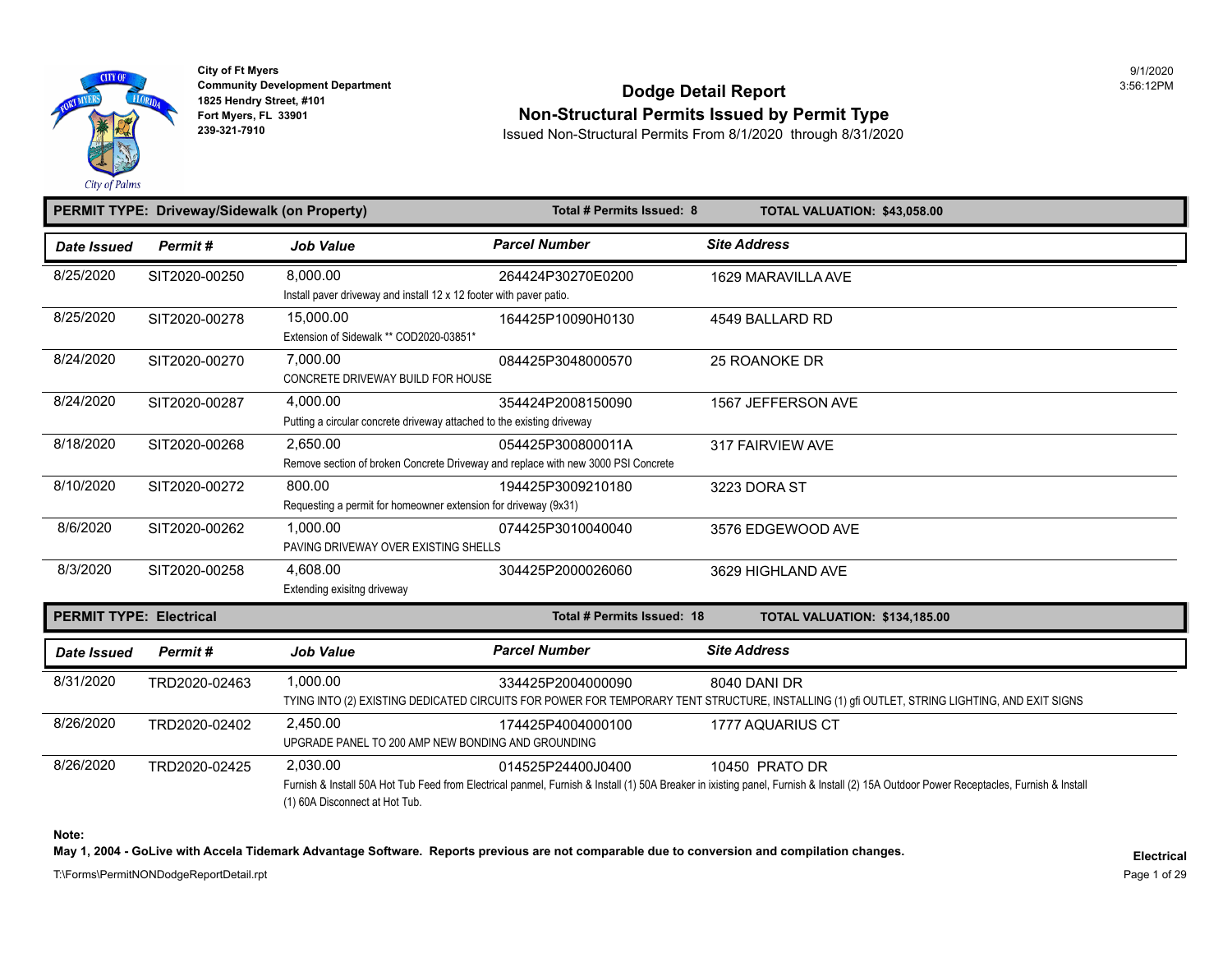

## **Community Development Department**<br>1825 Hendry Street, #101 Fort Myers, FL 33901<br>Fort Myers, FL 33901 **Non-Structural Permits Issued by Permit Type**<br>239-321-7910 **Permits From 8/1/2020** through 8/31/2020

**239-321-7910** Issued Non-Structural Permits From 8/1/2020 through 8/31/2020

|             | <b>PERMIT TYPE: Electrical</b> |                                                                                                                                                                       | Total # Permits Issued: 18 |                     | <b>TOTAL VALUATION: \$134,185.00</b> |
|-------------|--------------------------------|-----------------------------------------------------------------------------------------------------------------------------------------------------------------------|----------------------------|---------------------|--------------------------------------|
| Date Issued | Permit#                        | <b>Job Value</b>                                                                                                                                                      | <b>Parcel Number</b>       | <b>Site Address</b> |                                      |
| 8/20/2020   | TRD2020-02365                  | 1,841.00<br>Replace 200 Amp meter and riser.                                                                                                                          | 264424P4002000040          | 1336 MIRACLE LN     |                                      |
| 8/20/2020   | TRD2020-02369                  | 10,000.00<br>remove existing electrical from demo'd building, refeed existing line to new building; replace like for like 200a 3 phase panel at new building.         | 244424P3000160000          | 2619 KATHERINE ST   |                                      |
| 8/18/2020   | TRD2020-02361                  | 11,900.00<br>WE ARE REPLACING THE EXISTING CUBICLES. POWER IS LIKE FOR LIKE ALL EXISTING RECPT CIRCUITS TO BE 120V * 20 AMPS                                          | 244424P1011030010          | 2295 VICTORIA AVE   |                                      |
| 8/12/2020   | TRD2020-02294                  | 1.375.00<br>REPLACE EXISTING CHALLENGER METER/MAIN COMBO WITH NEW                                                                                                     | 354424P1008020050          | 1524 HILL AVE       |                                      |
| 8/12/2020   | TRD2020-02313                  | 5.975.00<br>Install lighting.                                                                                                                                         | 134424P400408002A          | 1619 JACKSON ST     |                                      |
| 8/11/2020   | TRD2020-02250                  | 2,400.00<br>Replace existing utility feeders from above ground to underground.                                                                                        | 274424P3031000080          | 3555 STUART CT      |                                      |
| 8/11/2020   | TRD2020-02286                  | 450.00<br>Power for water heater insta hot.                                                                                                                           | 194425P2007010030          |                     | 3510 DR MARTIN LUTHER KING JR B      |
| 8/10/2020   | TRD2020-02291                  | 1.200.00<br>Install electrical for manual generator interlock and inlet.                                                                                              | 094525P2003001900          | 11008 ESTEBAN DR    |                                      |
| 8/7/2020    | TRD2020-02270                  | 7.800.00<br>REPLACE DAMAGED SECTION OF 5 GUAGE METER SECTION AT BUILDING 5                                                                                            | 314425P10020H0010          | 3751 METRO PKWY     |                                      |
| 8/7/2020    | TRD2020-02293                  | 5,283.00<br>150 amp 32 space elctrical panle (like for like) update main grounding system install 220 line from pool pump timer                                       | 184425P10030A0070          | 1539 HIGH ST        |                                      |
| 8/5/2020    | TRD2020-02210                  | 49,840.00<br>Install switchgear and conduit as shown on plans.                                                                                                        | 134424P4004100020          | 1700 MONROE STREET  |                                      |
| 8/4/2020    | TRD2020-02242                  | 1.991.00<br>Electrical add a 2Ton mini aplit system1st floor IT room. Adding new breaker to existing electrical panel and installing service disconnect at new equipr | 134424P4004050040          | 1500 MONROE ST      |                                      |
| 8/4/2020    | TRD2020-02256                  | 1,300.00<br>Replace existing panel with new panel and breaker 200a/240v like for like. FPL d/c and r/c.                                                               | 024524P4022000120          |                     |                                      |

**Note:** 

May 1, 2004 - GoLive with Accela Tidemark Advantage Software. Reports previous are not comparable due to conversion and compilation changes.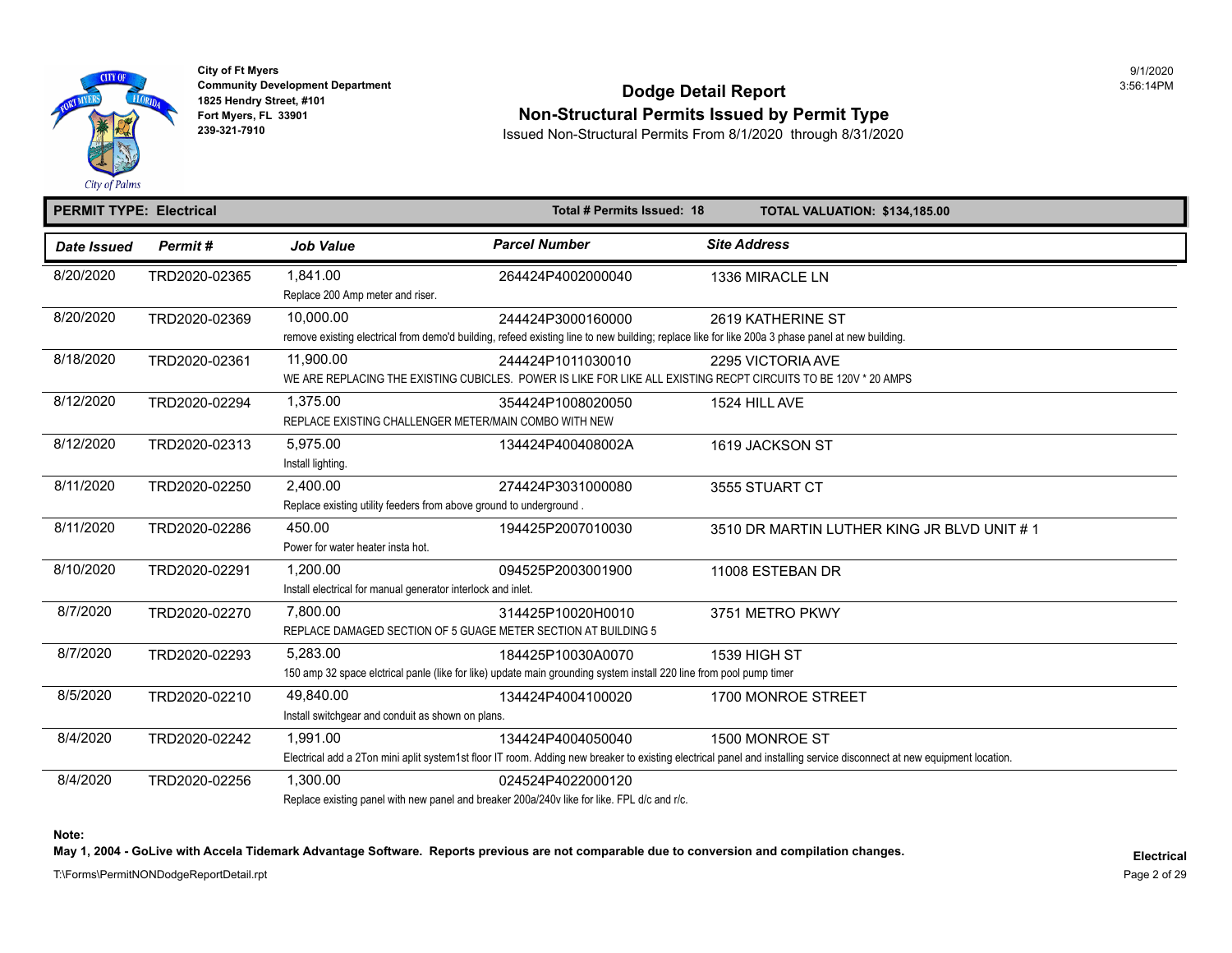

# **Community Development Department**<br>1825 Hendry Street, #101 Fort Myers, FL 33901<br>Fort Myers, FL 33901 **Non-Structural Permits Issued by Permit Type**<br>239-321-7910 **Permits From 8/1/2020** through 8/31/2020

**239-321-7910** Issued Non-Structural Permits From 8/1/2020 through 8/31/2020

| <b>PERMIT TYPE: Electrical</b><br>Total # Permits Issued: 18 |               |                                                                              | <b>TOTAL VALUATION: \$134,185.00</b>                                                                             |                                                                                                                                                                                          |
|--------------------------------------------------------------|---------------|------------------------------------------------------------------------------|------------------------------------------------------------------------------------------------------------------|------------------------------------------------------------------------------------------------------------------------------------------------------------------------------------------|
| Date Issued                                                  | Permit#       | <b>Job Value</b>                                                             | <b>Parcel Number</b>                                                                                             | <b>Site Address</b>                                                                                                                                                                      |
| 8/4/2020                                                     | TRD2020-02257 | 2,400.00<br>Replace existing meter stack, Located at 227, 228 Poinsettia Dr. | 164425P20080000CE                                                                                                | 4701 BALLARD RD                                                                                                                                                                          |
| 8/3/2020                                                     | TRD2020-02217 | 24,950.00                                                                    | 134424P3000100000<br>Adding 17 poke thru floor boxes for convenience power tied to existing circuitry or panels. | 2480 THOMPSON ST                                                                                                                                                                         |
| <b>PERMIT TYPE: Flag Pole</b>                                |               |                                                                              | Total # Permits Issued: 1                                                                                        | <b>TOTAL VALUATION: \$2,450.00</b>                                                                                                                                                       |
| Date Issued                                                  | Permit#       | <b>Job Value</b>                                                             | <b>Parcel Number</b>                                                                                             | <b>Site Address</b>                                                                                                                                                                      |
| 8/31/2020                                                    | SIG2020-00158 | 2,450.00<br>erect flagpole                                                   | 314425P30270000CE                                                                                                | 4220 EXECUTIVE CIR                                                                                                                                                                       |
| <b>PERMIT TYPE: Fountain</b>                                 |               |                                                                              | Total # Permits Issued: 1                                                                                        | TOTAL VALUATION: \$101,909.00                                                                                                                                                            |
| <b>Date Issued</b>                                           | Permit#       | <b>Job Value</b>                                                             | <b>Parcel Number</b>                                                                                             | <b>Site Address</b>                                                                                                                                                                      |
| 8/18/2020                                                    | PSP2020-00205 | 101.909.00<br>install new pumps and piping                                   | 114525P1026RD01CE                                                                                                | <b>BOTANICA LAKES BLVD 10350</b><br>Remove pumps from existing in ground fiberglass vault, connect to and extend suction and discharge pipes above grage, constrcut a 10' x 10' x 4' con |
| <b>PERMIT TYPE: Fuel Gas</b>                                 |               |                                                                              | Total # Permits Issued: 2                                                                                        | <b>TOTAL VALUATION: \$250,600.00</b>                                                                                                                                                     |
| Date Issued                                                  | Permit#       | <b>Job Value</b>                                                             | <b>Parcel Number</b>                                                                                             | <b>Site Address</b>                                                                                                                                                                      |
| 8/14/2020                                                    | TRD2020-01282 | 250,000.00<br>Replacement of existing, fuel piping and MPD's                 | 224425P3000640010                                                                                                | 9660 SR 82                                                                                                                                                                               |
| 8/12/2020                                                    | TRD2020-01991 | 600.00<br>Install a ul line to a generator.                                  | 124525P1470001279                                                                                                | 11473 TIVERTON TRCE                                                                                                                                                                      |
| <b>PERMIT TYPE: Gas</b>                                      |               |                                                                              | Total # Permits Issued: 5                                                                                        | TOTAL VALUATION: \$4,250.00                                                                                                                                                              |
| <b>Date Issued</b>                                           | Permit#       | <b>Job Value</b>                                                             | <b>Parcel Number</b>                                                                                             | <b>Site Address</b>                                                                                                                                                                      |

**Note:** 

**May 1, 2004 - GoLive with Accela Tidemark Advantage Software. Reports previous are not comparable due to conversion and compilation changes. Gas**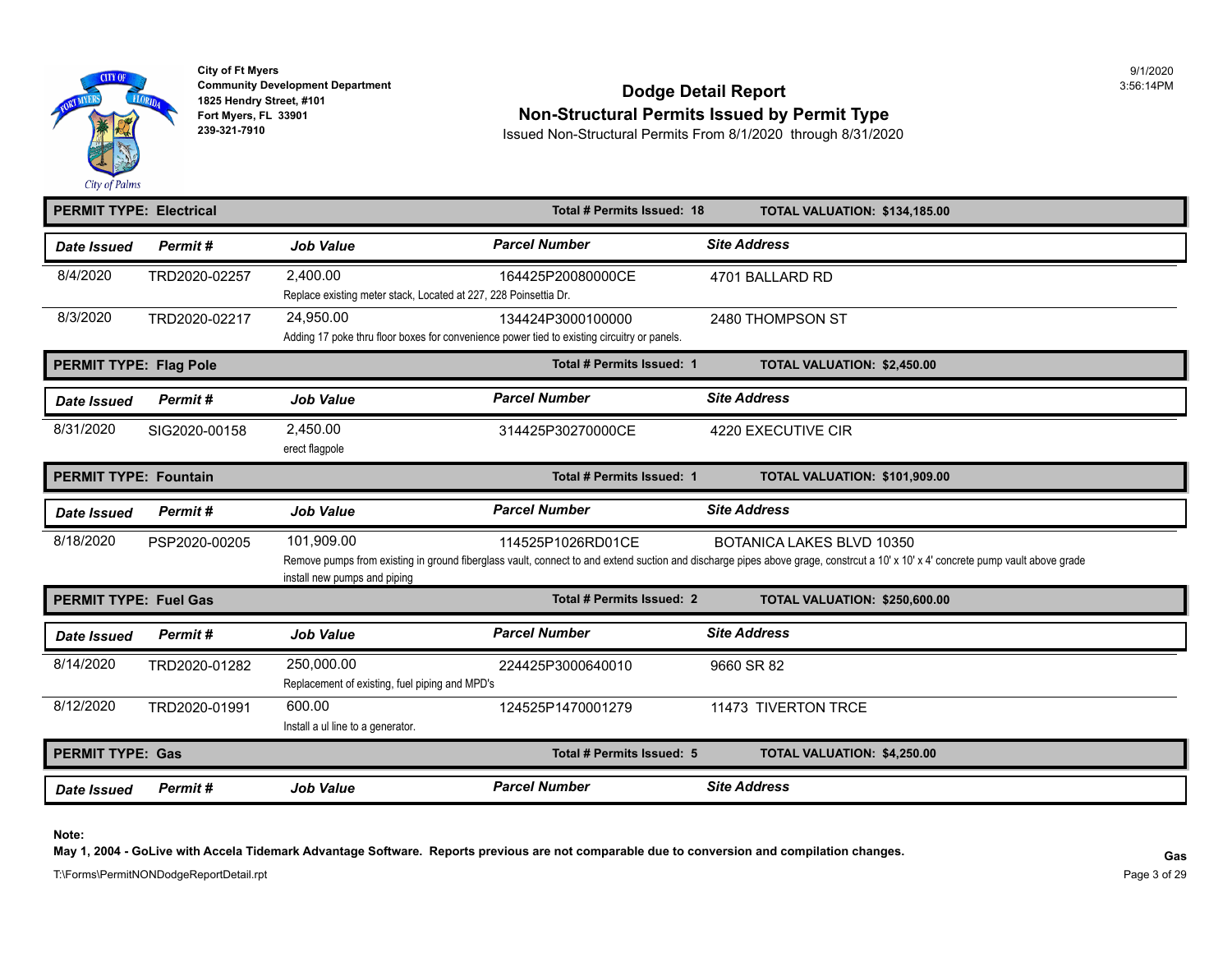

# **Community Development Department**<br>1825 Hendry Street, #101 Fort Myers, FL 33901<br>Fort Myers, FL 33901 **Non-Structural Permits Issued by Permit Type**<br>239-321-7910 **Bester Contained Bermits From 8/1/2020** through 8/31/202

**239-321-7910** Issued Non-Structural Permits From 8/1/2020 through 8/31/2020

| <b>PERMIT TYPE: Gas</b> |                                 |                                                                                                      | Total # Permits Issued: 5                                                                                     | <b>TOTAL VALUATION: \$4,250.00</b>                                                                                                                                               |
|-------------------------|---------------------------------|------------------------------------------------------------------------------------------------------|---------------------------------------------------------------------------------------------------------------|----------------------------------------------------------------------------------------------------------------------------------------------------------------------------------|
| <b>Date Issued</b>      | Permit#                         | <b>Job Value</b>                                                                                     | <b>Parcel Number</b>                                                                                          | <b>Site Address</b>                                                                                                                                                              |
| 8/26/2020               | TRD2020-02412                   | 250.00<br>From Propane Tank - Install Gas Lines to Generator and Grill                               | 114525P3002002150                                                                                             | 10854 RUTHERFORD RD                                                                                                                                                              |
| 8/25/2020               | TRD2020-02384                   | 1,500.00                                                                                             | 024525P2003000500                                                                                             | 10545 BELLA VISTA DR<br>SURFACE MOUNT 75' OF 3/4" GALVANIZED PIPE FROM NG METER TO GENERATOR AND TO FUTURE BBQ GRILL AND FUTURE POOL HEA                                         |
| 8/25/2020               | TRD2020-02386                   | 1,000.00<br>install 5' of 3/4" galvanized pipe from existing regulator to generator                  | 274424P3030O00020                                                                                             | 1250 FLORIDA AVE                                                                                                                                                                 |
| 8/24/2020               | TRD2020-02167                   | 500.00<br>installa ug line for a portable generator quick connect                                    | 354424P2008090160                                                                                             | 1827 COLLIER AVE                                                                                                                                                                 |
| 8/5/2020                | TRD2020-01992                   | 1,000.00<br>Extend existing Natural Gas Appliance Manifold to connect two deck Blodgett Pizza Ovens. | 4391 COLONIAL BLVD - Ste 104                                                                                  |                                                                                                                                                                                  |
|                         | <b>PERMIT TYPE: Ground Sign</b> |                                                                                                      | <b>Total # Permits Issued: 7</b>                                                                              | TOTAL VALUATION: \$64,009.00                                                                                                                                                     |
|                         |                                 |                                                                                                      |                                                                                                               |                                                                                                                                                                                  |
| Date Issued             | Permit#                         | <b>Job Value</b>                                                                                     | <b>Parcel Number</b>                                                                                          | <b>Site Address</b>                                                                                                                                                              |
| 8/27/2020               | SIG2020-00129                   | 50,000.00                                                                                            | 024524P200068001A<br>Remove exisitng pylon sign and replace with new tenant pylon sign and LED message center | 4820 S CLEVELAND AVE                                                                                                                                                             |
| 8/27/2020               | SIG2020-00154                   | 800.00<br>Replace ground sign faces with new tenants names.                                          | 354424P3000730020                                                                                             | 4400 CLEVELAND AVE                                                                                                                                                               |
| 8/26/2020               | SIG2020-00111                   | 409.00<br>from inside and now ork will be done on the Electrical. ((UNITS 114 & 115))                | 354425P1000010020                                                                                             | 10580 COLONIAL BLVD<br>Place printed vinyl lettering on pre existing monument sign with acrylic that is already in place, using 3M cast overfaminate-gloss 2mil. double sided mo |
| 8/25/2020               | SIG2020-00120                   | 500.00<br>face change on existing pole sign                                                          | 134424P4022000110                                                                                             | 2345 DR MARTIN LUTHER KING JR B                                                                                                                                                  |
| 8/19/2020               | SIG2020-00135                   | 11.000.00<br>Face change only to existing pylon sign (SIGN A)                                        | 224425P3000640010                                                                                             | 9660 SR 82                                                                                                                                                                       |

**Note:** 

May 1, 2004 - GoLive with Accela Tidemark Advantage Software. Reports previous are not comparable due to conversion and compilation changes.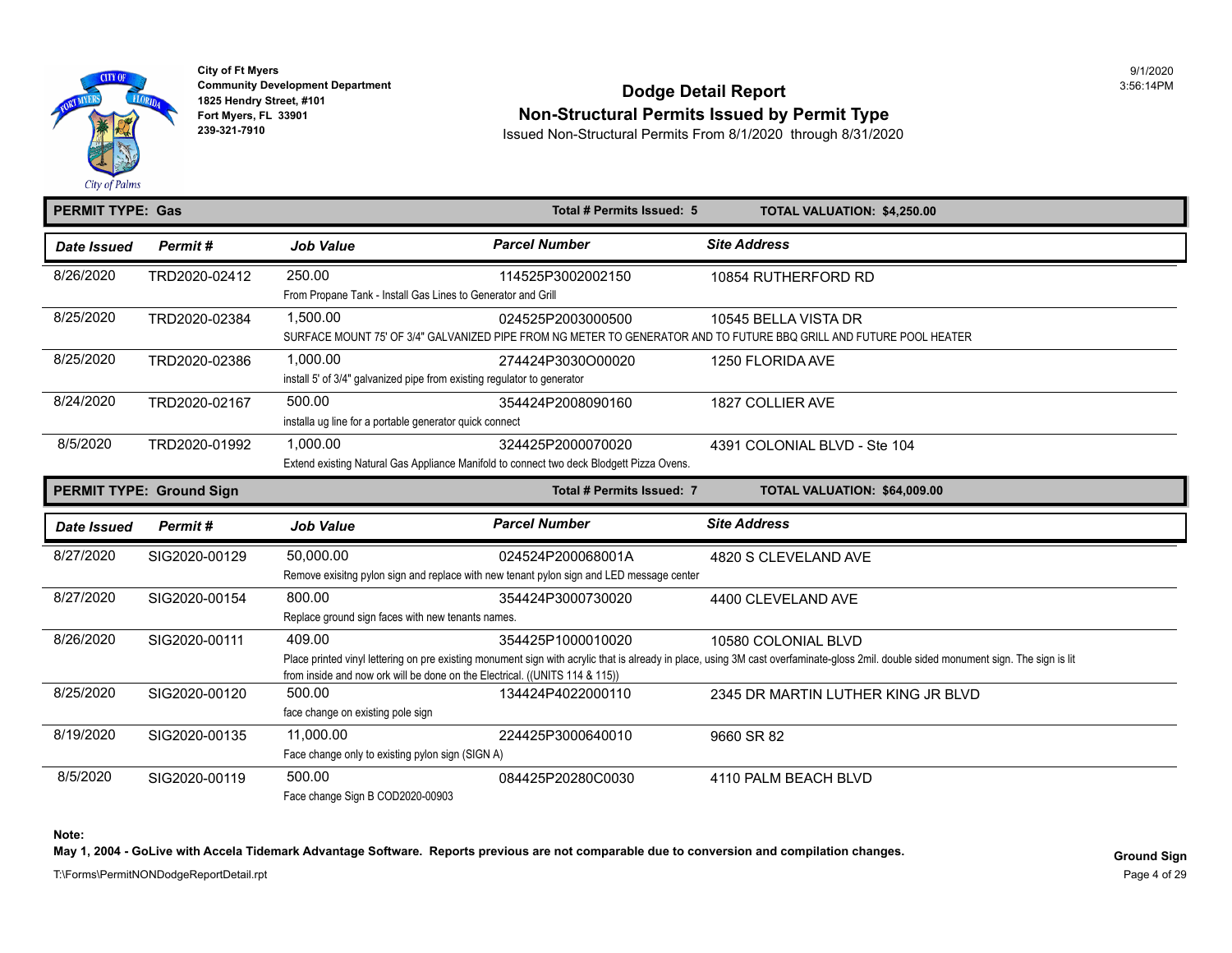

## **Community Development Department**<br>1825 Hendry Street, #101 Fort Myers, FL 33901<br>Fort Myers, FL 33901 **Non-Structural Permits Issued by Permit Type**<br>239-321-7910 **Permits From 8/1/2020** through 8/31/2020

**239-321-7910** Issued Non-Structural Permits From 8/1/2020 through 8/31/2020

|                    | <b>PERMIT TYPE: Ground Sign</b>           |                                                                             | Total # Permits Issued: 7   | TOTAL VALUATION: \$64,009.00       |
|--------------------|-------------------------------------------|-----------------------------------------------------------------------------|-----------------------------|------------------------------------|
| <b>Date Issued</b> | Permit#                                   | <b>Job Value</b>                                                            | <b>Parcel Number</b>        | <b>Site Address</b>                |
| 8/4/2020           | SIG2020-00106                             | 800.00<br>Face change on bottom cabinets                                    | 324425P2000100040           | 4091 COLONIAL BLVD                 |
|                    | <b>PERMIT TYPE: Irrigation Sprinklers</b> |                                                                             | Total # Permits Issued: 3   | <b>TOTAL VALUATION: \$3,442.00</b> |
| <b>Date Issued</b> | Permit#                                   | <b>Job Value</b>                                                            | <b>Parcel Number</b>        | <b>Site Address</b>                |
| 8/31/2020          | TRD2020-02393                             | 2,492.00<br>Lawn irrigation                                                 | 154425P4001000130           | 9039 HIGH COTTON LN                |
| 8/17/2020          | TRD2020-02358                             | 800.00<br>Sprinklers                                                        | 084425P10040B0050           | 628 PRINCESS ST                    |
| 8/6/2020           | TRD2020-02275                             | 150.00<br>GARDEN IRRIGATION SYSTEM. FRONT AND SIDE OF THE HOUSE             | 254424P4029000550           | <b>48 BROADWAY CIR</b>             |
|                    | <b>PERMIT TYPE: Mechanical</b>            |                                                                             | Total # Permits Issued: 109 | TOTAL VALUATION: \$769,622.48      |
| Date Issued        | Permit#                                   | <b>Job Value</b>                                                            | <b>Parcel Number</b>        | <b>Site Address</b>                |
| 8/31/2020          | TRD2020-02433                             | 5,900.00<br>split system a/c unit change out - pelican preserve blk d lot 3 | 014525P10220D0030           | 10704 CETRELLA DR                  |
| 8/31/2020          | TRD2020-02441                             | 8.171.00<br>replace 3ton 16seer 5kw split system like for like.             | 034525P4023001250           | 11068 CHERRY LAUREL DR             |
| 8/31/2020          | TRD2020-02442                             | 5.000.00<br>replace 2ton 14.5seer 5kw split system like for like.           | 364424P1001001111           | 2121 COLLIER AVE 111               |
| 8/31/2020          | TRD2020-02443                             | 6,382.00<br>Replace 3.5T Split AC System.                                   | 034525P3018171708           | 11003 MILL CREEK WAY 1708          |
| 8/31/2020          | TRD2020-02469                             | 1.000.00<br>install 2 minisplit systems                                     | 264424P2006030020           | 1762 MAPLE AVE                     |

**Note:** 

**May 1, 2004 - GoLive with Accela Tidemark Advantage Software. Reports previous are not comparable due to conversion and compilation changes.**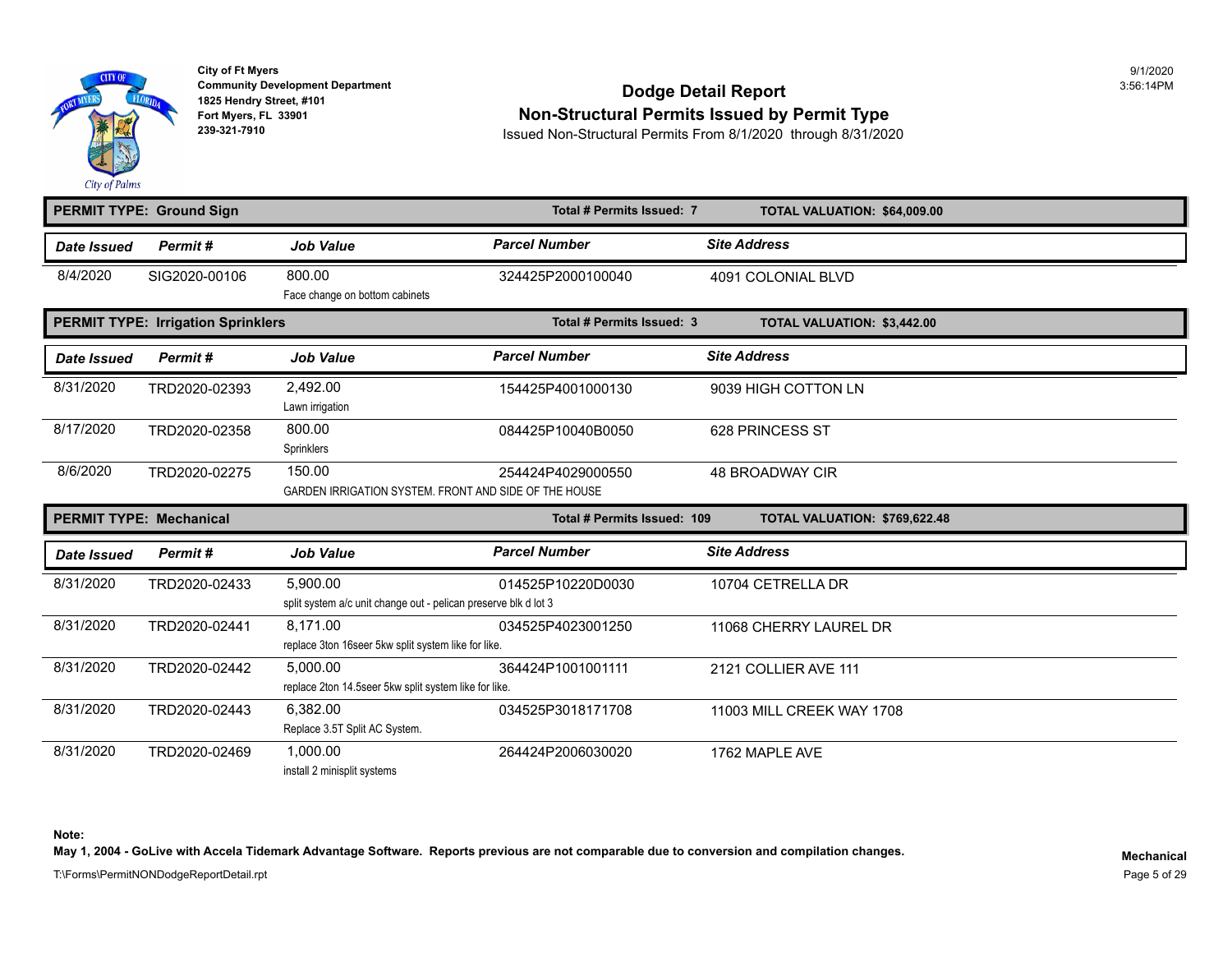

## **Community Development Department**<br>1825 Hendry Street, #101 Fort Myers, FL 33901<br>Fort Myers, FL 33901 **Non-Structural Permits Issued by Permit Type**<br>239-321-7910 **Permits From 8/1/2020** through 8/31/2020

**239-321-7910** Issued Non-Structural Permits From 8/1/2020 through 8/31/2020

|             | <b>PERMIT TYPE: Mechanical</b> |                                                                                                  | Total # Permits Issued: 109                                                                                  | TOTAL VALUATION: \$769,622.48  |
|-------------|--------------------------------|--------------------------------------------------------------------------------------------------|--------------------------------------------------------------------------------------------------------------|--------------------------------|
| Date Issued | Permit#                        | <b>Job Value</b>                                                                                 | <b>Parcel Number</b>                                                                                         | <b>Site Address</b>            |
| 8/31/2020   | TRD2020-02478                  | 3,965.00<br>Replace Split System AC                                                              | 094425P3024000440                                                                                            | 4890 MAJORCA PALMS DR          |
| 8/28/2020   | TRD2020-02405                  | 5.535.00<br>A/C Change Out Like for Like.                                                        | 364424P3024050501                                                                                            | 2726 OAK RIDGE CT - 501        |
| 8/28/2020   | TRD2020-02451                  | 3,499.00<br>A/C changeout 2.5 ton 14 seer 8 kw / Split weather king system                       | 294425P3007110102                                                                                            | 4213 LIRON AVE 102             |
| 8/27/2020   | TRD2020-02411                  | 4.800.00<br>HVAC Change out - Provide & Install a new TRANCE 2.5 ton, 16 seer split system unit  | 044525P2011000950                                                                                            | 8127 PACIFIC BEACH DR          |
| 8/27/2020   | TRD2020-02428                  | 7,168.00<br>Remove the existing AC Unit, Install New AC Unit.                                    | 054525P30110C0030                                                                                            |                                |
| 8/27/2020   | TRD2020-02429                  | 4.715.00<br><b>HVAC REPLACEMENT</b>                                                              | 364424P4019050523                                                                                            | 4109 RESIDENCE DR 523          |
| 8/27/2020   | TRD2020-02436                  | 3.436.00<br>AC Change Out Same Location same elevation.                                          | 324425P1000610000                                                                                            | 3691 WINKLER AVE 812           |
| 8/26/2020   | TRD2020-01586                  | 5,000.00<br>Removing and disposing of old unit and replacing with new unit.                      | 094525P3002004303                                                                                            | 11890 PASEO GRANDE BLVD 4303   |
| 8/26/2020   | TRD2020-02413                  | 8,946.00                                                                                         | 024524P1015001050<br>a/c changeout (2 units) 3.014 seer, 10kw ruud splits system & 3.5 ton ruud 14 seer 10kw | 1510 ROYAL PALM SQUARE BLVD 10 |
| 8/26/2020   | TRD2020-02417                  | 7,273.00<br>REPLACE A/C SYSTEM - LIKE FOR LIKE.                                                  | 024525P30200A0440                                                                                            | 10839 TIBERIO DR               |
| 8/26/2020   | TRD2020-02420                  | 4.779.00<br>remove existing 1.5 ton split system and install 1.5 ton split system like for like. | 184425P1000320010                                                                                            | 2824 PALM BEACH BLVD           |
| 8/26/2020   | TRD2020-02421                  | 6,313.00<br>A/C Change Out - Like for Like Equipment.                                            | 234424P2027000202                                                                                            | 1920 VIRGINIA AVE 202          |
| 8/25/2020   | TRD2020-02389                  | 40,661.00                                                                                        | 264424P2004000270                                                                                            | 2826 CLEVELAND AVE             |

replace qty of (5) 2 ton Goodman RTU with uncased horizontal fan coil assemblies.

**Note:** 

May 1, 2004 - GoLive with Accela Tidemark Advantage Software. Reports previous are not comparable due to conversion and compilation changes.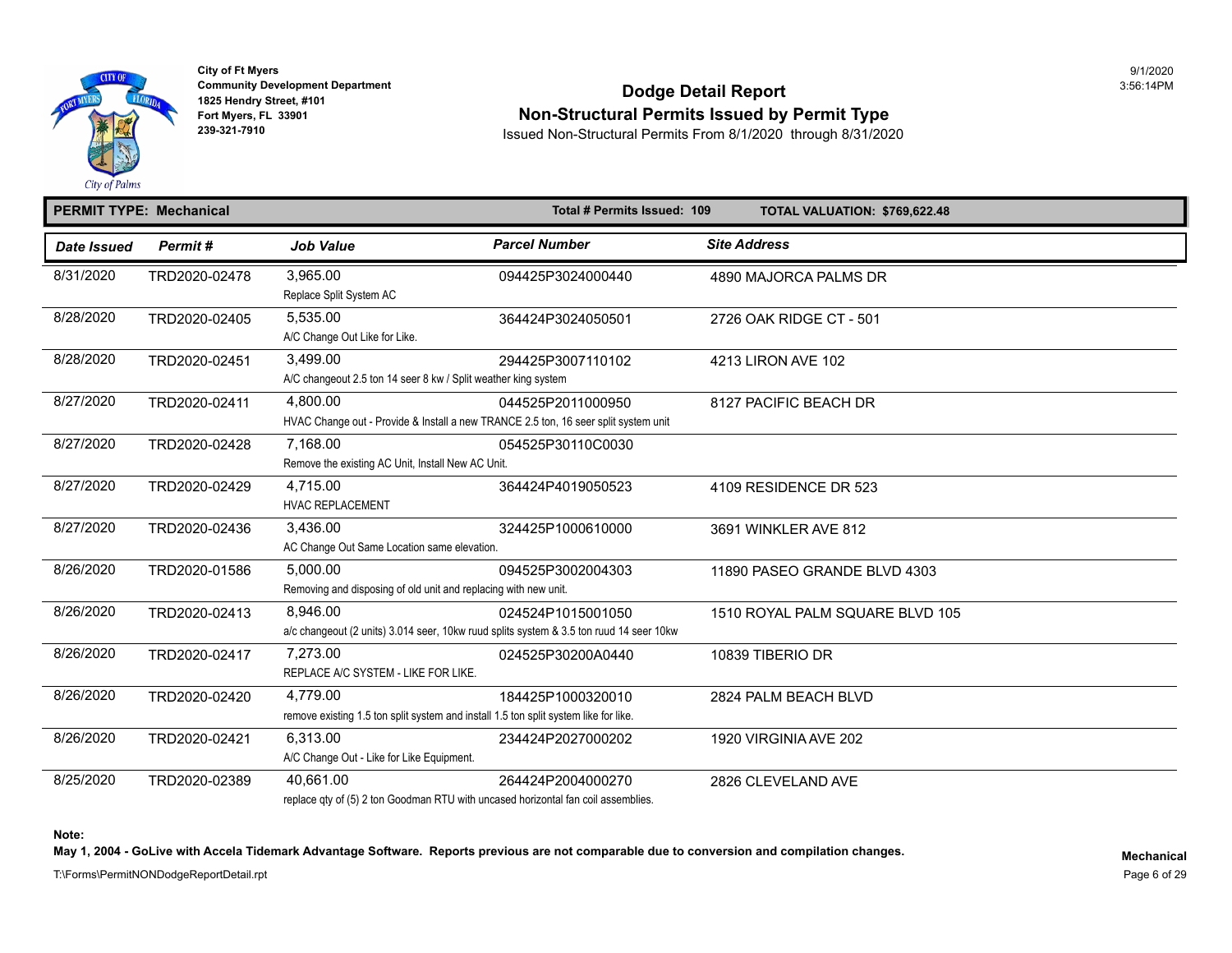

## **Community Development Department**<br>1825 Hendry Street, #101 Fort Myers, FL 33901<br>Fort Myers, FL 33901 **Non-Structural Permits Issued by Permit Type**<br>239-321-7910 **Permits From 8/1/2020** through 8/31/2020

**239-321-7910** Issued Non-Structural Permits From 8/1/2020 through 8/31/2020

|             | <b>PERMIT TYPE: Mechanical</b> |                                                                                     | Total # Permits Issued: 109 | TOTAL VALUATION: \$769,622.48                                                                                                                                                   |
|-------------|--------------------------------|-------------------------------------------------------------------------------------|-----------------------------|---------------------------------------------------------------------------------------------------------------------------------------------------------------------------------|
| Date Issued | Permit#                        | <b>Job Value</b>                                                                    | <b>Parcel Number</b>        | <b>Site Address</b>                                                                                                                                                             |
| 8/25/2020   | TRD2020-02397                  | 4,200.00<br>INSTALL RUDD 2 TON 15 SEER VERTICAL IN CLOSET                           | 024524P2005000403           | 4790 S CLEVELAND AVE 403                                                                                                                                                        |
| 8/25/2020   | TRD2020-02399                  | 39.388.57<br>Changing out 3 existing split systems (2) 10 Ton and (1) 7.5 Ton       | 324425P4001000010           | 3800 COLONIAL BLVD                                                                                                                                                              |
| 8/25/2020   | TRD2020-02403                  | 13.904.00<br>Replacement of one A/C split system. 3 ton like for like.              | 084525P1010GG0120           | 11180 WINE PALM RD                                                                                                                                                              |
| 8/25/2020   | TRD2020-02404                  | 4.679.00<br>REPLACE LIKE FOR LIKE 2.5 TON 14 SEER 5 KW SPLIT.                       | 024524P4023150030           | 5215 CEDARBEND DR 3                                                                                                                                                             |
| 8/25/2020   | TRD2020-02406                  | 6,792.00<br>A/C Change Out Like For Like.                                           | 094525P4002001310           | 8323 DELICIA ST 1310                                                                                                                                                            |
| 8/25/2020   | TRD2020-02407                  | 17,868.00<br>Like for like 7.5 ton RTU TSC090H3E0A                                  | 364424P200200008A           | 3735 EVANS AVE                                                                                                                                                                  |
| 8/24/2020   | TRD2020-01009                  | 24,167.66                                                                           | 274425P4010000050           | 9350 DYNASTY DR - Target Store<br>Remove existing Condenser and replace with new condenser unit on roof top for walk in Freezer - Source to perform refrigeration portion only. |
| 8/24/2020   | TRD2020-02400                  | 6.048.00<br>HVAC change out split system - like for like.                           | 144525P2006001740           | 12989 SIMSBURY TER                                                                                                                                                              |
| 8/21/2020   | TRD2020-02368                  | 7.432.00<br>A/C Change Out.                                                         | 364424P3000170060           | 4350 FOWLER ST #11                                                                                                                                                              |
| 8/21/2020   | TRD2020-02387                  | 4,715.00<br>A/C Change Out 3Ton 14 Seer 8 Kw weatherking Split System.              | 054425P3004000110           | <b>145 RIVERVIEW RD</b>                                                                                                                                                         |
| 8/20/2020   | TRD2020-02342                  | 22,500.00<br>Replace 3.5 ton 16 seer 5 kw split system like for like                | 134424P400408002A           | 1619 JACKSON ST                                                                                                                                                                 |
| 8/20/2020   | TRD2020-02370                  | 5,535.00<br>Replacement of a (4) four ton split system #20 with same. Like for like | 024524P1000610000           | 1550 COLONIAL BLVD                                                                                                                                                              |
| 8/20/2020   | TRD2020-02371                  | 29.500.00<br>relegate 10 condensers to nour aluminum stands for re-reaf             | 264424P30030000CE           | 1849 MARAVILLA AVE                                                                                                                                                              |

relocate 46 condensers to new aluminum stands for re-roof

**Note:** 

May 1, 2004 - GoLive with Accela Tidemark Advantage Software. Reports previous are not comparable due to conversion and compilation changes.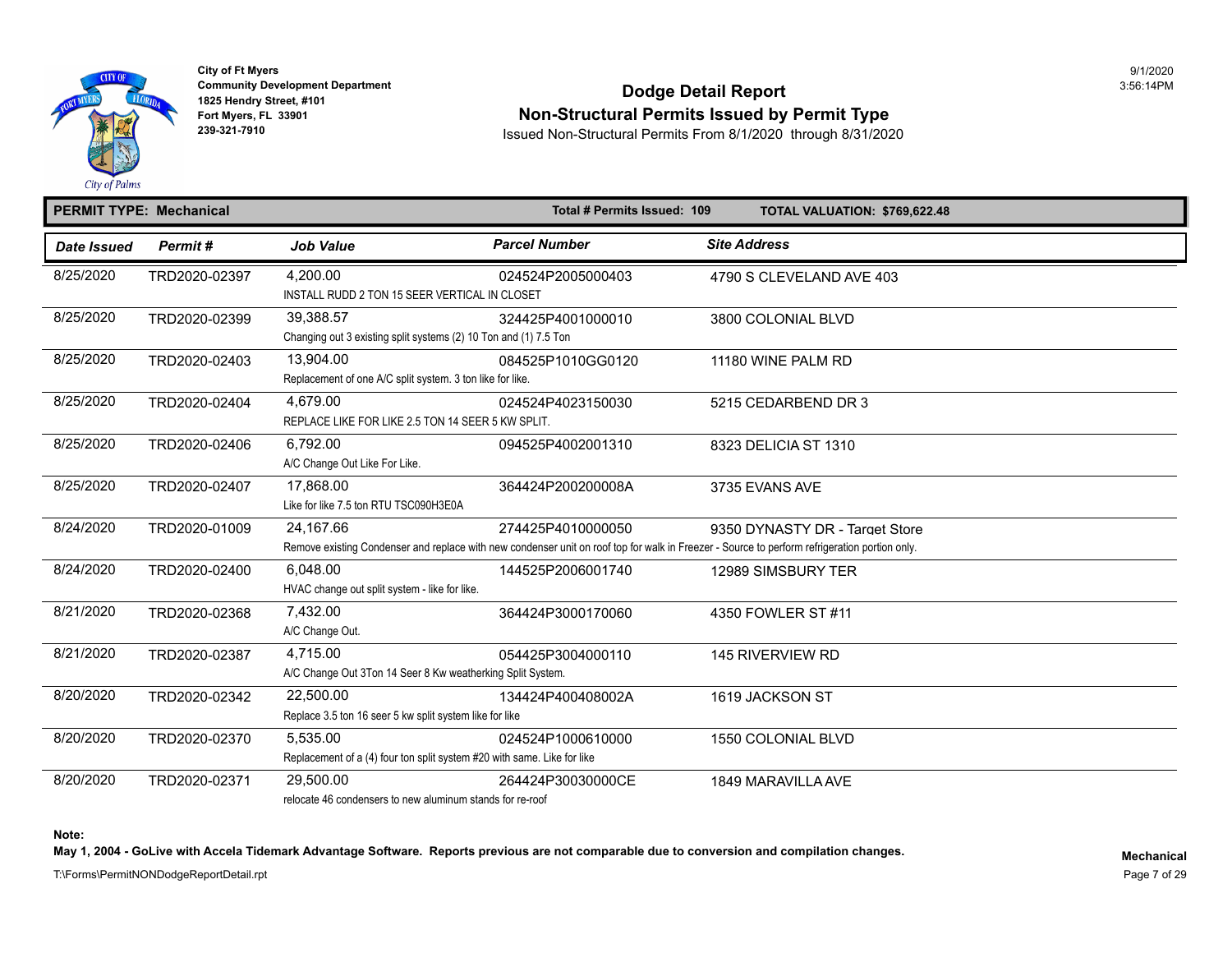

## Community Development Department<br>1825 Hendry Street, #101 **Dodge Detail Report** Fort Myers, FL 33901 **Non-Structural Permits Issued by Permit Type**<br>239-321-7910 **Non-Structural Permits From 8/1/2020** through 8/31/2020

**239-321-7910** Issued Non-Structural Permits From 8/1/2020 through 8/31/2020

#### **PERMIT TYPE: Mechanical Total # Permits Issued: 109 TOTAL VALUATION: \$769,622.48**  *Date Issued Permit # Job Value Parcel Number Site Address*  8/20/2020 TRD2020-02374 3,595.00 244424P40130A0010 2424 JACKSON ST 112 Replace AC System like for like. 8/20/2020 TRD2020-02383 6,048.00 134525P1290001003 11814 DARCY PL HVAC Change Out Split System - like for like. 8/19/2020 TRD2020-02360 6,482.00 264424P1025000070 1450 BRAMAN AVE A/C Change Out on 3 Ton Split System. 8/19/2020 TRD2020-02362 5,200.00 344424P30120A0040 1342 RIO VISTA Split System A/C unit change out - Rio Vista BlkA - Lot 5 8/19/2020 TRD2020-02363 9,500.00 354424P2008100040 1826 COLLIER AVE Install a new 2 1/2 ton, 14 seer, 5kw, RUUD split sytem 8/19/2020 TRD2020-02364 5,800.00 024524P4023290030 5229 CEDARBEND DR 3 Replace package unit like for like - 2.5 Ton 14 Seer 5 Kw 8/19/2020 TRD2020-02373 5,200.00 134424P2033001505 2745 FIRST ST 1505 AC CHANGE OUT LIKE FOR LIKE 8/18/2020 TRD2020-02351 9,400.00 114525P1027000910 10321 CREPE JASMINE LN AC change out 8/18/2020 TRD2020-02359 2,000.00 264424P40290F0030 3315 AVOCADO DR install hood 8/17/2020 TRD2020-02212 8,812.00 024524P2010000220 1726 SOUTH DR A/C changeout 3 ton 16 seer 8 kw split system. Ruud partial duct change out. 8/17/2020 TRD2020-02320 6,109.00 024525P1008001340 11025 IRON HORSE WAY 3ton 17seer 8kw split system replacement - like for like. 8/17/2020 TRD2020-02321 5,480.00 094525P3002005703 11272 PASEO GRANDE BLVD 5703 2ton 18seer 5kw split system replacement - like for like. 8/17/2020 TRD2020-02349 4,715.00 134424P3018000090 1623 WOODFORD AVE Install Package Unit

**Note:** 

May 1, 2004 - GoLive with Accela Tidemark Advantage Software. Reports previous are not comparable due to conversion and compilation changes.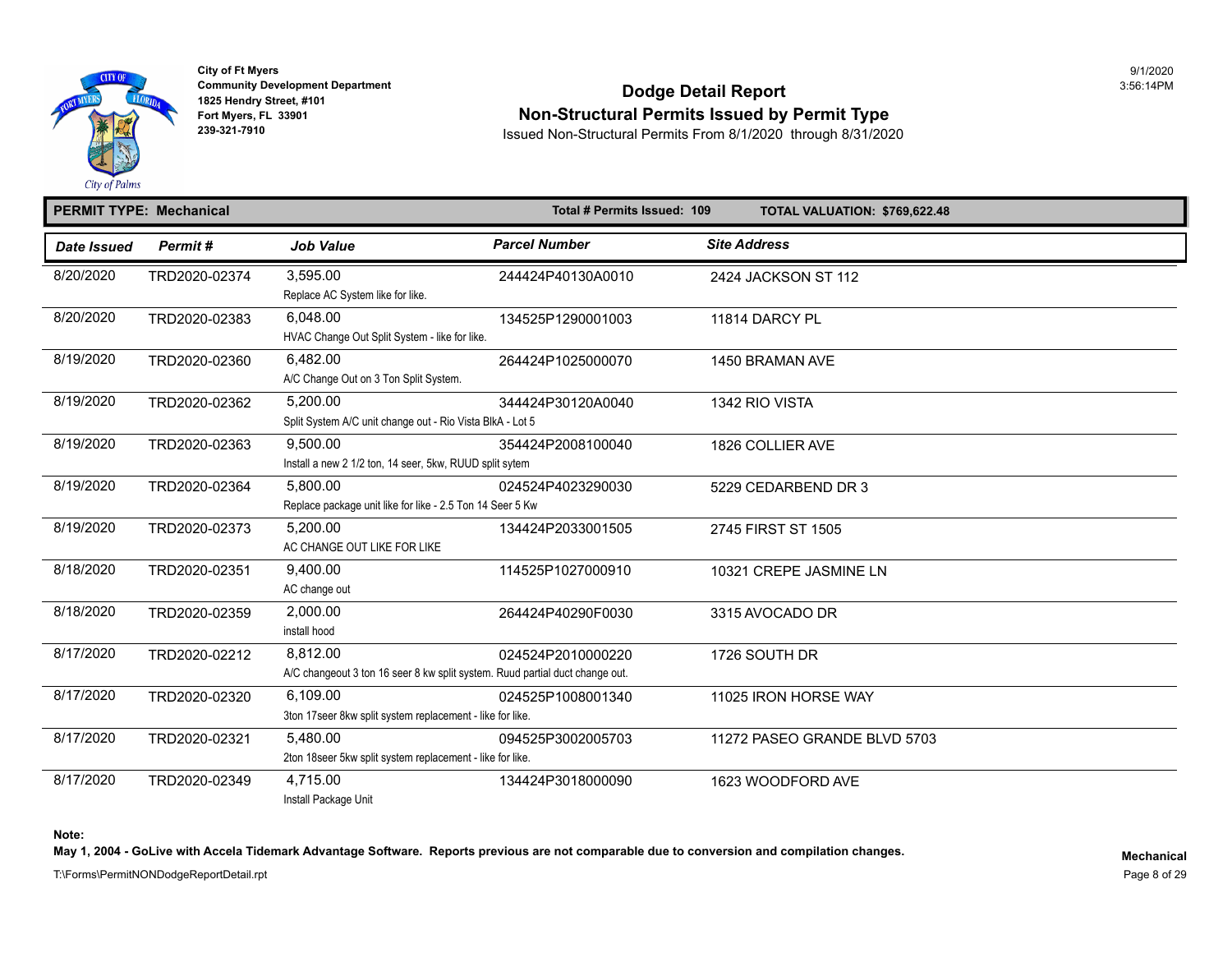

## Community Development Department<br>1825 Hendry Street, #101 **Dodge Detail Report** Fort Myers, FL 33901<br>Fort Myers, FL 33901<br>239-321-7910<br>239-321-7910<br>Result of Non-Structural Permits From 8/1/2020, through 8/31/2020

**239-321-7910** Issued Non-Structural Permits From 8/1/2020 through 8/31/2020

### **PERMIT TYPE: Mechanical Contract 2009 Contract 2009 Contract 2009 Contract 2009** TOTAL VALUATION: \$769,622.48

| <b>Date Issued</b> | Permit#       | <b>Job Value</b>                                                                   | <b>Parcel Number</b>                                                                                                | <b>Site Address</b>          |
|--------------------|---------------|------------------------------------------------------------------------------------|---------------------------------------------------------------------------------------------------------------------|------------------------------|
| 8/14/2020          | TRD2020-02334 | 4,450.00                                                                           | 304425P30040A0110                                                                                                   | 3260 CARGO ST                |
|                    |               | AC Changeout 2.5 ton 14 seer 5kw split system                                      |                                                                                                                     |                              |
| 8/14/2020          | TRD2020-02336 | 7,400.00                                                                           | 364424P40100A3120                                                                                                   | 2244 WINKLER AVE 312         |
|                    |               | AC change out like for like same location                                          |                                                                                                                     |                              |
| 8/14/2020          | TRD2020-02337 | 6,630.00                                                                           | 114525P1026004310                                                                                                   | 11063 SPARKLEBERRY DR        |
|                    |               | HVAC Change Out Split System like for like.                                        |                                                                                                                     |                              |
| 8/14/2020          | TRD2020-02343 | 2,975.00                                                                           | 254424P2005J00010                                                                                                   | 2429 HANSON ST C2            |
|                    |               | Replace the existing system for the same                                           |                                                                                                                     |                              |
| 8/14/2020          | TRD2020-02345 | 3.700.00                                                                           | 174425P4004000100                                                                                                   | 1777 AQUARIUS CT             |
|                    |               | HVAC change out                                                                    |                                                                                                                     |                              |
| 8/14/2020          | TRD2020-02346 | 6,938.00                                                                           | 354424P2009040010                                                                                                   | 3630 CLEVELAND AVE           |
|                    |               | A/C Changeout 5 ton 14 seer 7.5 kw Rheem Split System                              |                                                                                                                     |                              |
| 8/13/2020          | TRD2020-02169 | 5,535.00                                                                           | 114525P3028000860                                                                                                   | 10466 SPRUCE PINE CT         |
|                    |               | AC Change Out 4 Ton 14 Seer 10 Kw                                                  |                                                                                                                     |                              |
| 8/13/2020          | TRD2020-02329 | 10,896.00                                                                          | 354424P40180D0080                                                                                                   | 4627 SIESTA CIR              |
|                    |               | replace 3 ton 16 SEER SPLIT SYSTEM AND A 3 TON DUCT SYSTEM                         |                                                                                                                     |                              |
| 8/13/2020          | TRD2020-02332 | 5,549.00                                                                           | 034525P2022363604                                                                                                   | 9631 HEMMINGWAY LN 3604      |
|                    |               | Split System A/C unit change out - pelican @colonial phase 2 - bldg 36 - unit 3604 |                                                                                                                     |                              |
| 8/13/2020          | TRD2020-02338 | 5,771.00                                                                           | 244424P40160G0070                                                                                                   | 2234 KATHERINE ST            |
|                    |               | Replace 2.5T split A/C system                                                      |                                                                                                                     |                              |
| 8/12/2020          | TRD2020-02172 | 13.656.00                                                                          | 264424P3015020030                                                                                                   | 1940 MARAVILLA AVE           |
|                    |               |                                                                                    | HVAC Full system change out. No Ducy work. 2 units. 1 is 7.5 Tons 5 Kw 14Seer and the other is 2 Ton kw 5 11.5 Seer |                              |
| 8/12/2020          | TRD2020-02264 | 6.630.00                                                                           | 114524P203600016C                                                                                                   | 5260 SUMMERLIN COMMONS WAY - |
|                    |               |                                                                                    | CHANGING OUT THE EXISTING 5 TON SPLIT SYSTEM WITH A NEW 5 TON SPLIT SYSTEM                                          |                              |
| 8/12/2020          | TRD2020-02312 | 4,407.00                                                                           | 044525P1011000530                                                                                                   | 8025 CASA PALERMO CIR        |
|                    |               | Replace split system ac                                                            |                                                                                                                     |                              |

**Note:** 

May 1, 2004 - GoLive with Accela Tidemark Advantage Software. Reports previous are not comparable due to conversion and compilation changes.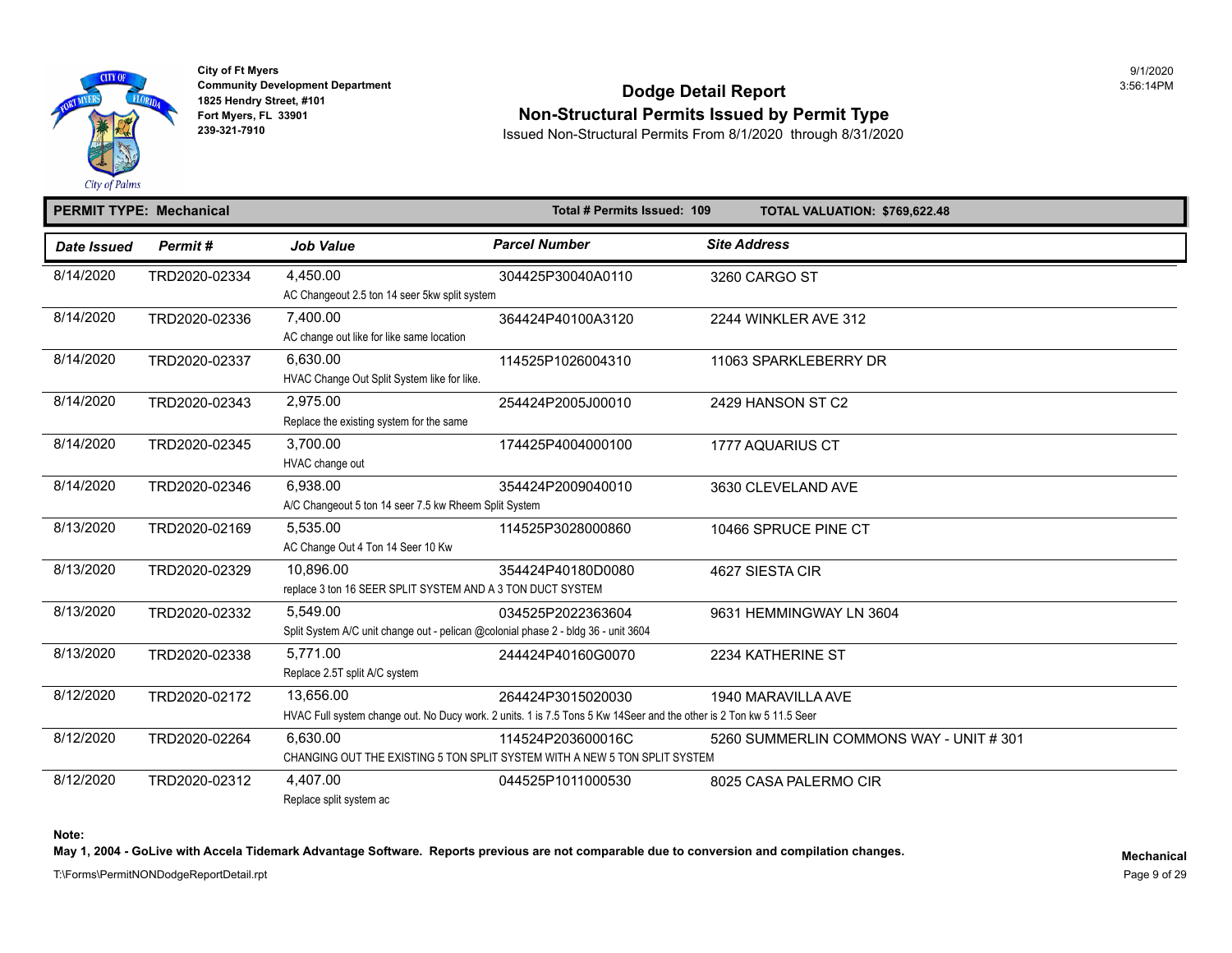

## Community Development Department<br>1825 Hendry Street, #101 **Dodge Detail Report Fort Myers, FL 33901 Non-Structural Permits Issued by Permit Type**<br>239-321-7910<br>239-321-7910 **Permits Permits Inc. Structural Permits From 8/1/2020** through 9/24/2020

**239-321-7910** Issued Non-Structural Permits From 8/1/2020 through 8/31/2020

#### **PERMIT TYPE: Mechanical Total # Permits Issued: 109 TOTAL VALUATION: \$769,622.48**  *Date Issued Permit # Job Value Parcel Number Site Address*  8/12/2020 TRD2020-02319 5,500.00 024524P4022000810 Size for size AC Change Out 8/12/2020 TRD2020-02323 6,000.00 134424P2033000906 2745 FIRST ST 906 Replace Air Handler Vertical in laundry room and Replace condenser outside only. 8/11/2020 TRD2020-02255 4,715.00 034525P2012000300 9239 INDEPENDENCE WAY 3Ton 17 Seer 10Kw Split System replacement - like for like. 8/11/2020 TRD2020-02285 3,436.00 324425P1000620000 3713 WINKLER AVE 1514 AC change out same location same elevation. 8/11/2020 TRD2020-02295 9,812.00 014525P4024000120 10620 CARENA CIR 3 ton split system. 8/11/2020 TRD2020-02297 6,300.00 024524P1012000030 1565 MATTHEW DR A/C CHANGE OUT TAKING OUT THE OLD A/C UNIT AND REPLACING WITTH A NEW MCDANIEL CSUTOMER SERIES A/C CUSTOMER SERIE 8/11/2020 TRD2020-02298 3,436.00 324425P1000620000 3713 WINKLER AVE 1524 AC CHANGE OUT SAME LOCATION SAME ELEVATION. 8/11/2020 TRD2020-02299 4,947.00 354425P3009020101 10710 RAVENNA WAY 101 HVAC change out. 8/11/2020 TRD2020-02303 4,900.00 344424P3016000140 1350 WALDEN DR 3Ton 16Seer Strainght cool split system 7.5 Kw. Duct Work. 8/11/2020 TRD2020-02307 3,436.00 364424P1000030000 2120 CARRELL RD 313 AC CHANGE OUT SAME LOCATION AND SAME ELEVATION. 8/11/2020 TRD2020-02308 7,577.00 024524P4023010010 5201 CEDARBEND DR 1 Replace 3 ton pkg unit 8/11/2020 TRD2020-02309 4,885.00 344424P2010000010 3826 HAROLD AVE HVAC Replacement 8/11/2020 TRD2020-02310 7,425.00 024525P2002000050 10524 BELLAGIO DR REPLACE 5 TON 1 SEER SPLIT SYSTEM

**Note:** 

May 1, 2004 - GoLive with Accela Tidemark Advantage Software. Reports previous are not comparable due to conversion and compilation changes.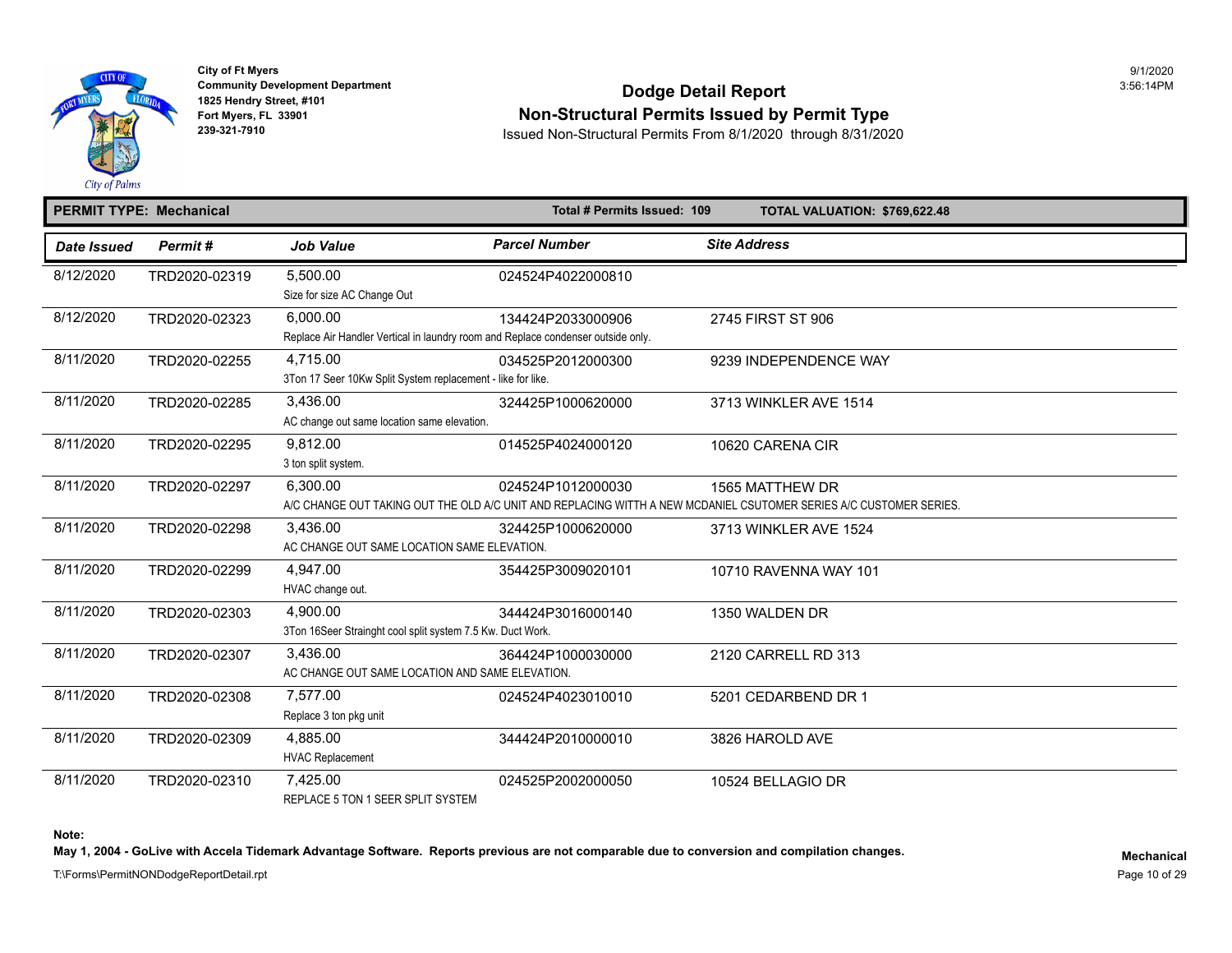

### Community Development Department<br>1825 Hendry Street, #101 **Dodge Detail Report Fort Myers, FL 33901 Non-Structural Permits Issued by Permit Type**<br>239-321-7910<br>239-321-7910<br>239-321-7910

**239-321-7910** Issued Non-Structural Permits From 8/1/2020 through 8/31/2020

#### **PERMIT TYPE: Mechanical Total # Permits Issued: 109 TOTAL VALUATION: \$769,622.48**  *Date Issued Permit # Job Value Parcel Number Site Address*  8/11/2020 TRD2020-02311 7,175.00 354425P1014000990 9071 PROSPERITY WAY Exact change out of 5 ton split system, 16 seer, 15 kw 8/11/2020 TRD2020-02314 5,127.00 354425P4022050305 10550 AMIATA WAY 305 HVAC Change out 8/11/2020 TRD2020-02317 6,900.00 104525P1023000540 9070 WATER TUPELO RD AC REPLACEMENT 8/11/2020 TRD2020-02318 4,100.00 264424P20120F0120 3044 NELSON ST A/C CHANGE OUT 8/10/2020 TRD2020-01981 6,777.00 344425P3016000620 10084 OAKHURST WAY 3 ton 15 seer 10 kw split system replacement like for like. 8/9/2020 TRD2020-02228 5,244.00 354424P3000690000 4202 CLEVELAND AVE CHANGE OUT 3 TON 14 SEER 10 KW PACKAGE UNIT. 8/9/2020 TRD2020-02279 6,209.00 204425P4006000840 2457 CAPRI DR Replace 3 ton 14 seer split system like for like. 8/9/2020 TRD2020-02283 12,102.00 264425P1007000390 3026 VIA SAN MARCO CT HVAC CHANGE OUT / REPLACEMENT. 8/9/2020 TRD2020-02284 6,267.00 034524P3022000210 30 FALCONWOOD CT Replace AC system like for like. 8/7/2020 TRD2020-02265 5,403.00 034524P3001000090 1452 ARGYLE DR Change Out 3.5 Ton 16 Seer 10 Kw Split System. 8/7/2020 TRD2020-02288 4,100.00 194425P1002190050 2818 LINCOLN BLVD We will be replacding the existing old arir conditioning split system with a new 2.5 ton 14 seer split system. 8/7/2020 TRD2020-02289 4,980.00 264424P30270C0090 1662 GRACE AVE Split A/C change out 8/6/2020 TRD2020-00499 6,674.00 234424P2026000604 1901 CLIFFORD ST 604 A/C changeout

**Note:** 

May 1, 2004 - GoLive with Accela Tidemark Advantage Software. Reports previous are not comparable due to conversion and compilation changes.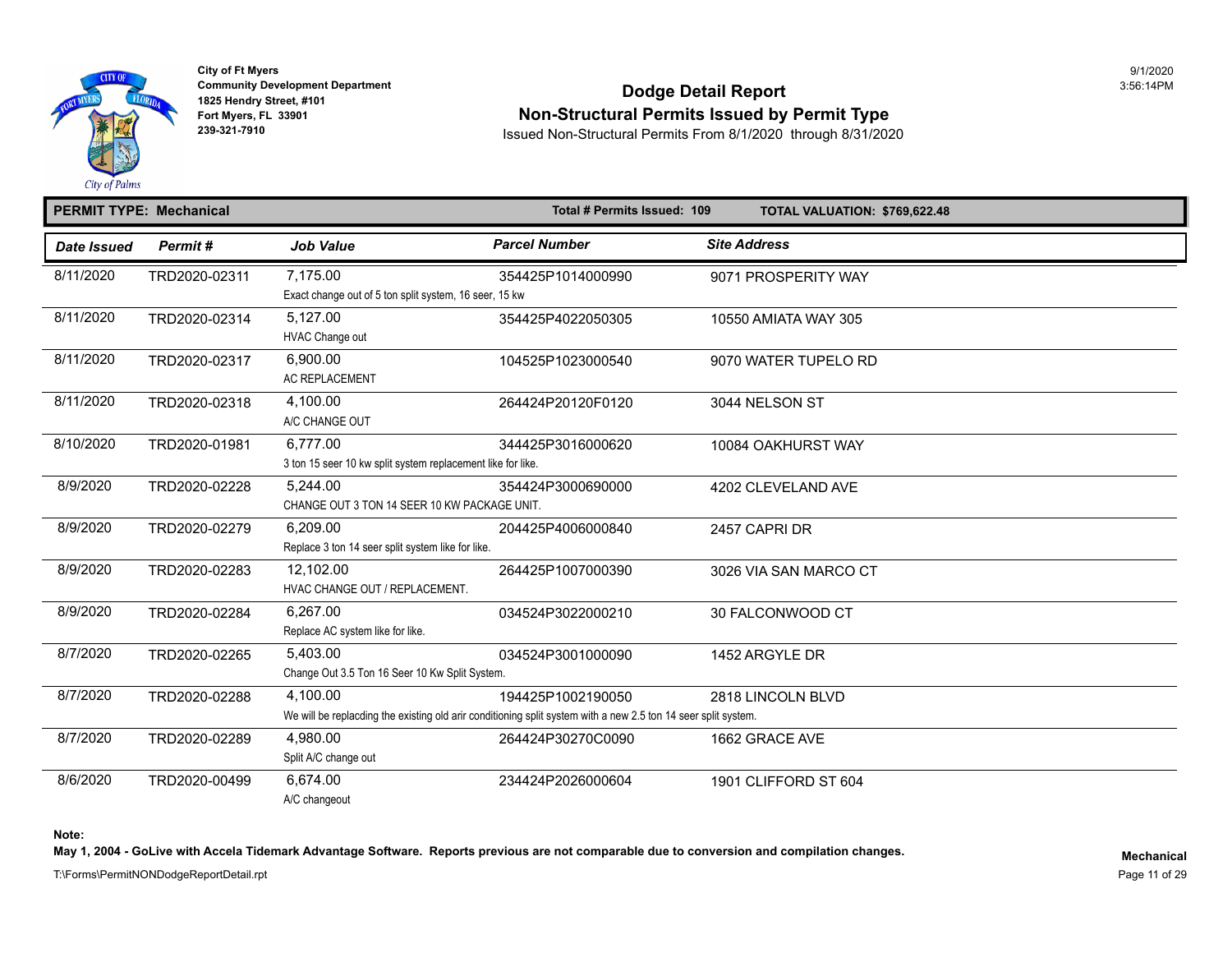

## Community Development Department<br>1825 Hendry Street, #101 **Dodge Detail Report Fort Myers, FL 33901**<br>239-321-7910<br>239-321-7910<br>239-321-7910

**239-321-7910** Issued Non-Structural Permits From 8/1/2020 through 8/31/2020

#### **PERMIT TYPE: Mechanical Total # Permits Issued: 109 TOTAL VALUATION: \$769,622.48**  *Date Issued Permit # Job Value Parcel Number Site Address*  8/6/2020 TRD2020-00677 6,483.00 234424P4000210010 2712 MCGREGOR BLVD Replace 2.5 Ton 16 Seer Split System. 8/6/2020 TRD2020-00735 7,365.00 034525P2010101008 10022 SKY VIEW WAY 1008 Replace 3.5 Ton 15.5 Seer Split System. 8/6/2020 TRD2020-00865 4,695.00 054525P2013121211 10265 BISMARK PALM WAY 1211 REPLACING SPLIT A/C SYSTEM 8/6/2020 TRD2020-00920 4,245.00 354425P3009040105 10730 RAVENNA WAY 105 Replace 2.5 Ton 14.5 Seer Split System. 8/6/2020 TRD2020-02096 7,445.00 024524P4022001010 74 TIMBERLAND CIR S REPLCE 4 TON 16 SEER SPLIT SYSTEM. 8/6/2020 TRD2020-02207 4,195.00 094425P3024000490 4906 MAJORCA PALMS DR Replace AC system like for like 8/6/2020 TRD2020-02258 6,630.00 344424P2007020030 1238 SUNBURY DR Change Out System. 8/6/2020 TRD2020-02259 4,425.00 264424P4026010050 1440 MARAVILLA AVE Change Out System. 8/6/2020 TRD2020-02260 4,995.00 314425P4004000020 2840 WINKLER AVE AC Change Out. 8/6/2020 TRD2020-02271 3,436.00 324425P1000620000 3795 WINKLER AVE 118 AC change out same location and same elevation. 8/6/2020 TRD2020-02272 3,436.00 084425P1010050080 3608 SEMINOLE AVE C210 AC change out same location same elevation. 8/6/2020 TRD2020-02273 3,436.00 324425P1000620000 3771 WINKLER AVE 632 AC change out same location same elevation. 8/5/2020 TRD2020-01956 4,500.00 324425P2000070020 4391 COLONIAL BLVD - Ste 104

Install one Type II exhaust hood over Blodgett two deck pizza oven. No Fire suppression required.

**Note:** 

May 1, 2004 - GoLive with Accela Tidemark Advantage Software. Reports previous are not comparable due to conversion and compilation changes.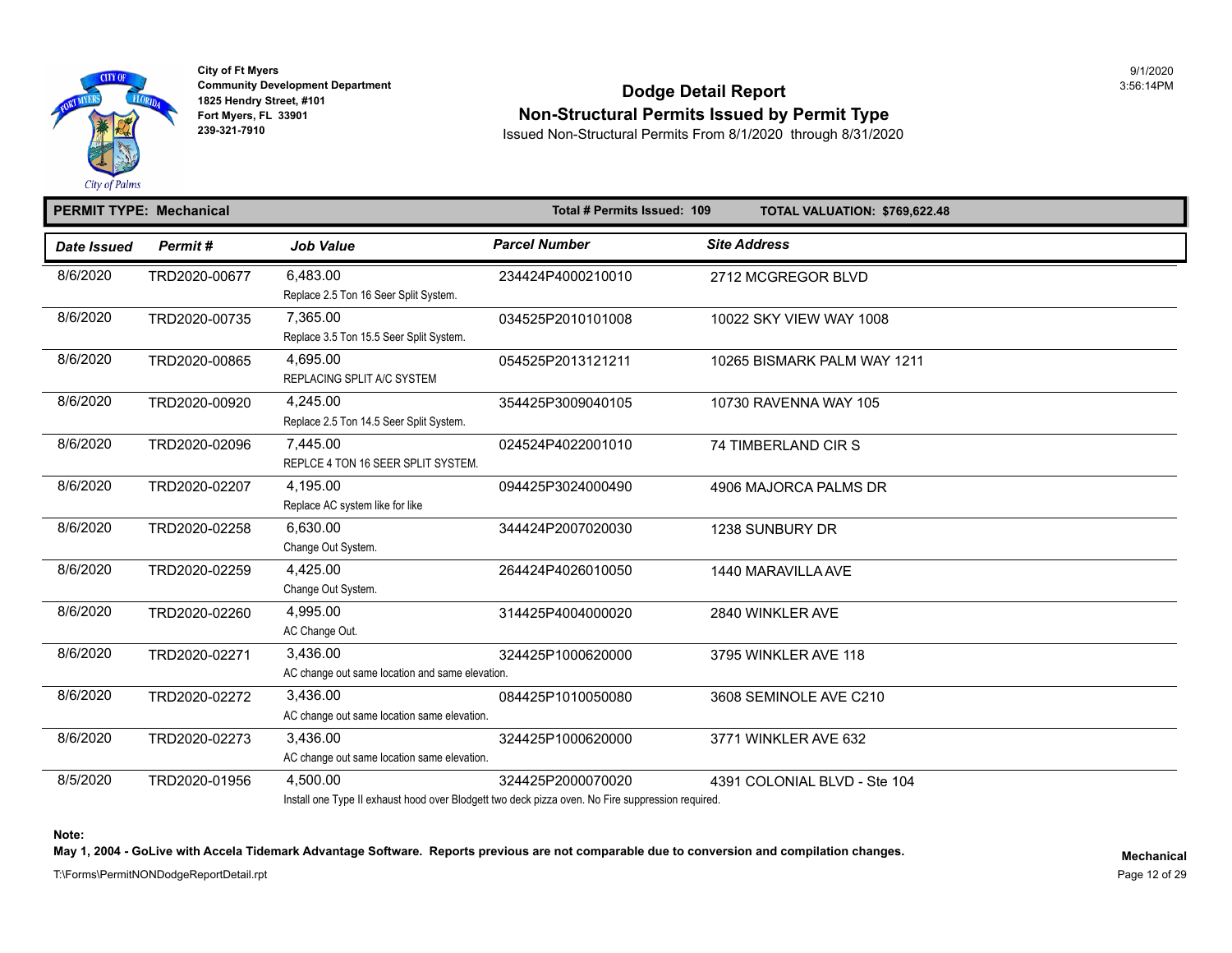

## **Community Development Department**<br>1825 Hendry Street, #101 Fort Myers, FL 33901<br>Fort Myers, FL 33901 **Non-Structural Permits Issued by Permit Type**<br>239-321-7910 **Permits From 8/1/2020** through 8/31/2020

**239-321-7910** Issued Non-Structural Permits From 8/1/2020 through 8/31/2020

| <b>PERMIT TYPE: Mechanical</b> |               |                                                                                                                                                                  | Total # Permits Issued: 109 |                     | TOTAL VALUATION: \$769,622.48 |
|--------------------------------|---------------|------------------------------------------------------------------------------------------------------------------------------------------------------------------|-----------------------------|---------------------|-------------------------------|
| <b>Date Issued</b>             | Permit#       | <b>Job Value</b>                                                                                                                                                 | <b>Parcel Number</b>        | <b>Site Address</b> |                               |
| 8/5/2020                       | TRD2020-02246 | 4,715.00<br>Remove and Replace like for like HVAC 3Ton package unit. Number 8 new car center. Duct detectors are located inside of ducting, they will not be rer | 364424P3000200000           |                     | 2555 COLONIAL BLVD            |
| 8/5/2020                       | TRD2020-02248 | 5,535.00<br>replace split system                                                                                                                                 | 354424P2008050150           |                     | 3673 LAKE ST                  |
| 8/5/2020                       | TRD2020-02249 | 5,800.00<br>Replace 4 Ton 14 Seer 10 Kw Split System like for like.                                                                                              | 114525P1026001530           |                     | 10305 LONGLEAF PINE CT        |
| 8/5/2020                       | TRD2020-02252 | 3,975.00<br>Replace split system.                                                                                                                                | 074425P30020C033A           |                     | 3225 E RIVERSIDE DR 33C       |
| 8/5/2020                       | TRD2020-02263 | 3,800.00<br>Replace Split System AC                                                                                                                              | 094425P4024001440           |                     | 4779 PALMA DE NOVA LN         |
| 8/4/2020                       | TRD2020-02241 | 6.377.00<br>AC Install of 2 Ton Mini Split Fujitsu.                                                                                                              | 134424P4004050040           |                     | 1500 MONROE ST                |
| 8/3/2020                       | TRD2020-02223 | 3,310.00<br>Remove and Replace A/C System.                                                                                                                       | 024524P2005000707           |                     | 4790 S CLEVELAND AVE 707      |
| 8/3/2020                       | TRD2020-02226 | 7,495.00<br>HVAC Split System Replacement.                                                                                                                       | 274424P3000060000           |                     | 3318 W RIVERSIDE DR           |
| 8/3/2020                       | TRD2020-02236 | 7,100.00<br>A/C change out; like for like; 2 ton split system.                                                                                                   | 094525P3001000240           |                     | 11842 ROSALINDA CT            |
| 8/3/2020                       | TRD2020-02237 | 4.369.00<br>A/C change out on 1.5 ton 14.5 seer split system.                                                                                                    | 134424P4030000212           |                     | 2230 FIRST ST - UNIT # 212    |
| 8/3/2020                       | TRD2020-02238 | 4.170.00<br>1-3 ton A/C System Replacement with a short Air Handler.                                                                                             | 134424P3004150060           |                     | 2534 SECOND ST                |
| 8/3/2020                       | TRD2020-02239 | 7,313.25<br>REPLACE 3 TON 16 SEER SPLIT SYSTEM.                                                                                                                  | 024524P4022000710           |                     | 49 TIMBERLAND CIR S           |
| 8/3/2020                       | TRD2020-02240 | 4,800.00<br>Remove and replace 3.5 ton split air conditioner (unit #2 @ 1520 Jackson St ONLY)                                                                    | 134424P400407001F           |                     | 1520 JACKSON ST APT 2         |

**Note:** 

May 1, 2004 - GoLive with Accela Tidemark Advantage Software. Reports previous are not comparable due to conversion and compilation changes.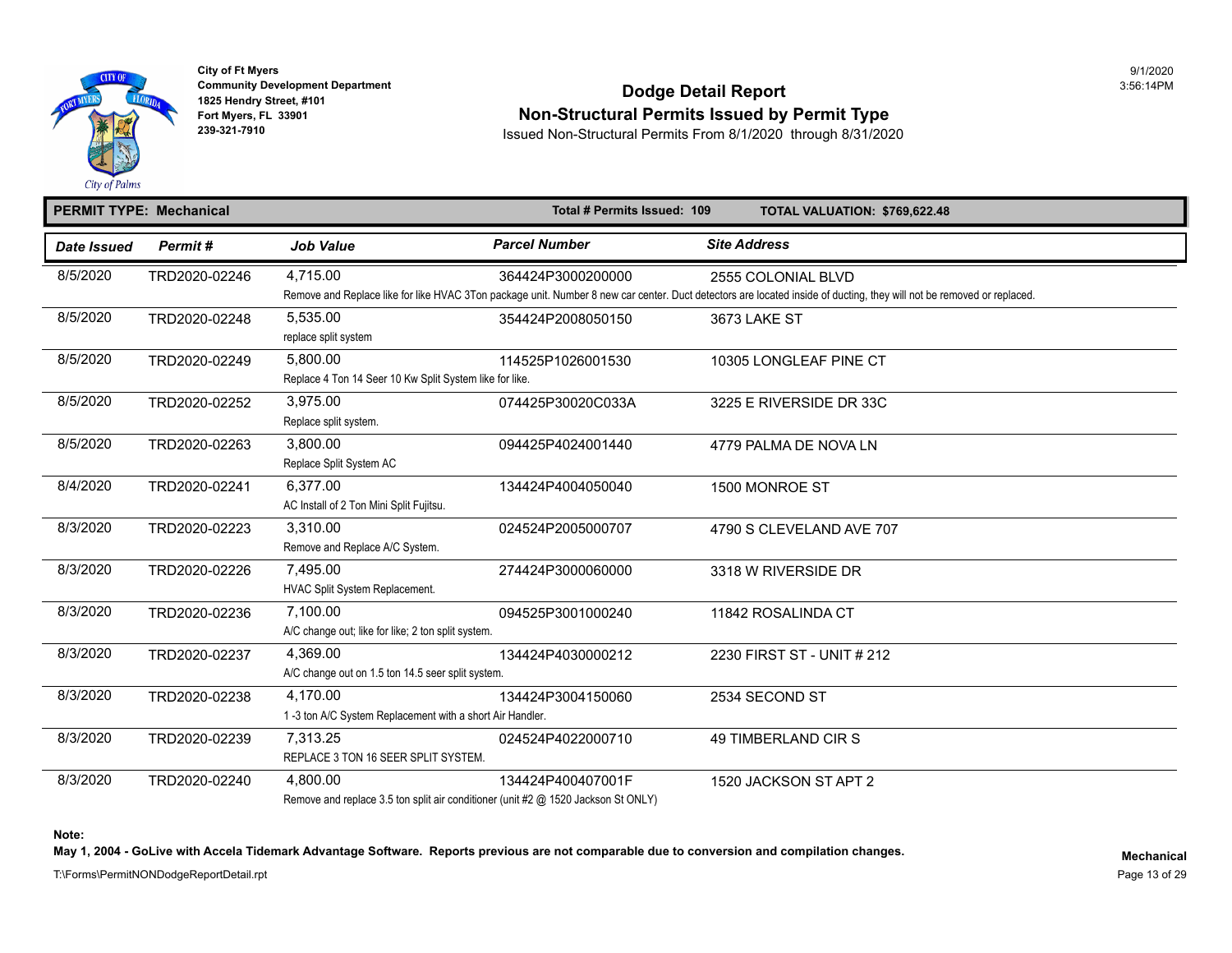

### **Community Development Department** 3:56:14PM **Dodge Detail Report 1825 Hendry Street, #101** 3:56:14PM Fort Myers, FL 33901<br>
Fort Myers, FL 33901<br>
239-321-7910<br>
239-321-7910<br>
Resued Non-Structural Permits From 8/1/2020, through 8/31/2020

**239-321-7910** Issued Non-Structural Permits From 8/1/2020 through 8/31/2020

|                              | <b>PERMIT TYPE: Other Sign</b>         |                                                                                | <b>Total # Permits Issued: 1</b>                                                                                     | <b>TOTAL VALUATION: \$450.00</b>   |  |
|------------------------------|----------------------------------------|--------------------------------------------------------------------------------|----------------------------------------------------------------------------------------------------------------------|------------------------------------|--|
| Date Issued                  | Permit#                                | <b>Job Value</b>                                                               | <b>Parcel Number</b>                                                                                                 | <b>Site Address</b>                |  |
| 8/19/2020                    | SIG2020-00143                          | 450.00<br>Install of tenant panel for Firestone "Located on pylon sign"        | 254425P4090000040                                                                                                    | 11290 STATE ROAD 82                |  |
|                              | <b>PERMIT TYPE: Outdoor Activities</b> |                                                                                | Total # Permits Issued: 2                                                                                            | <b>TOTAL VALUATION:</b>            |  |
| Date Issued                  | Permit#                                | <b>Job Value</b>                                                               | <b>Parcel Number</b>                                                                                                 | <b>Site Address</b>                |  |
| 8/25/2020                    | TEM2020-00038                          | Food Truck outdoor activity                                                    | 104525P10230R01CE                                                                                                    | 11375 REFLECTION ISLES BLVD        |  |
| 8/20/2020                    | TEM2020-00037                          | outdoor activity for rocky horror                                              | 034524P2000600050                                                                                                    | 10091 MCGREGOR BLVD                |  |
| <b>PERMIT TYPE: Plumbing</b> |                                        |                                                                                | Total # Permits Issued: 28                                                                                           | TOTAL VALUATION: \$89,641.00       |  |
|                              |                                        |                                                                                |                                                                                                                      |                                    |  |
| Date Issued                  | Permit#                                | <b>Job Value</b>                                                               | <b>Parcel Number</b>                                                                                                 | <b>Site Address</b>                |  |
| 8/31/2020                    | TRD2020-02470                          | 500.00<br>Install owner supplied water heater.                                 | 274425P3004020000                                                                                                    | 3297 CYPRESS LEGENDS CIR #603      |  |
| 8/31/2020                    | TRD2020-02472                          | 500.00<br>Install owner supplied water heater.                                 | 274425P3004020000                                                                                                    | 3357 CYPRESS LEGENDS CR UNIT #1403 |  |
| 8/27/2020                    | TRD2020-02117                          | 500.00<br>Remove water service from Unit 3 and connect water service to Unit 4 | 244424P4014060200                                                                                                    | 2049 CANAL ST                      |  |
| 8/26/2020                    | TRD2020-02409                          | 5,554.00                                                                       | 194425P1003090040<br>RELOCATING KITCHEN AND LAUNDRY DRAIN TO THE EXTERIOR OF HOME AND TYING INTO EXISTING SEWER MAIN | 3036 MARKET ST                     |  |
| 8/26/2020                    | TRD2020-02422                          | 18,000.00                                                                      | 264424P2004000210<br>Repipe all underground cast iron DWV piping and building sewer line and replace with PVC pipe   | 1659 LINHART AVE                   |  |

**Note:** 

May 1, 2004 - GoLive with Accela Tidemark Advantage Software. Reports previous are not comparable due to conversion and compilation changes.<br>Plumbing

T:\Forms\PermitNONDodgeReportDetail.rpt Page 14 of 29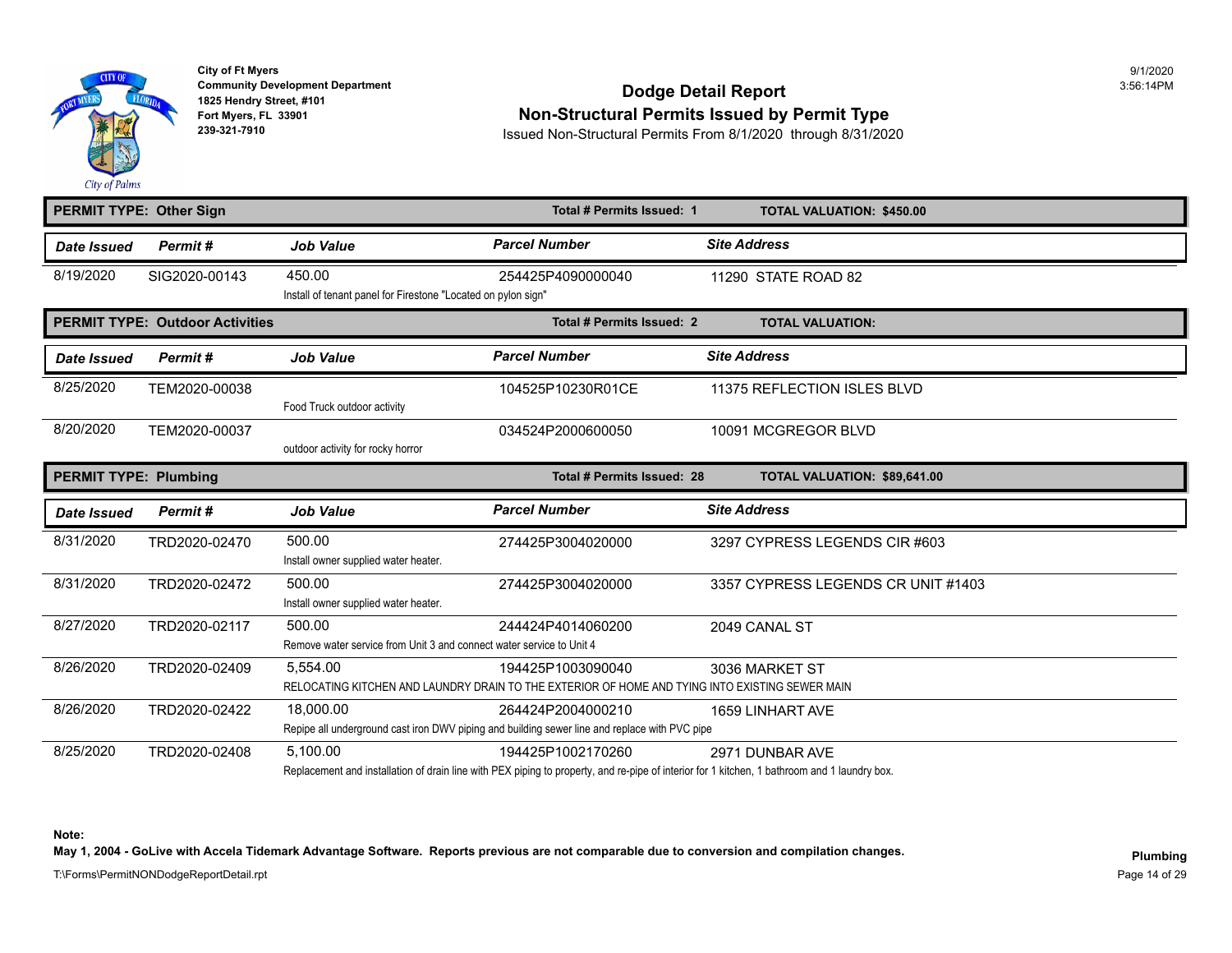

### **Community Development Department** 3:56:14PM **Dodge Detail Report 1825 Hendry Street, #101** 3:56:14PM Fort Myers, FL 33901<br>
Fort Myers, FL 33901<br>
239-321-7910<br>
239-321-7910<br>
Resued Non-Structural Permits From 8/1/2020, through 8/31/2020

**239-321-7910** Issued Non-Structural Permits From 8/1/2020 through 8/31/2020

| <b>PERMIT TYPE: Plumbing</b> |                |                                                                                       | Total # Permits Issued: 28 | TOTAL VALUATION: \$89,641.00  |
|------------------------------|----------------|---------------------------------------------------------------------------------------|----------------------------|-------------------------------|
| <b>Date Issued</b>           | <b>Permit#</b> | <b>Job Value</b>                                                                      | <b>Parcel Number</b>       | <b>Site Address</b>           |
| 8/24/2020                    | TRD2020-02396  | 500.00                                                                                | 274425P3004020000          | 3235 CYPRESS LEGENDS CR 304   |
|                              |                | Install owner supplied water heater.                                                  |                            |                               |
| 8/21/2020                    | TRD2020-02379  | 1,500.00                                                                              | 364424P2025020000          | 2675 WINKLER AVE. #130        |
|                              |                | Capping off 2 toilets and adding a mop sink. Replacing existing sink and faucet       |                            |                               |
| 8/21/2020                    | TRD2020-02391  | 500.00                                                                                | 274425P3004020000          | 3363 CYPRESS LEGENDS CIR 1222 |
|                              |                | Install owner supplied water heater.                                                  |                            |                               |
| 8/21/2020                    | TRD2020-02395  | 2.475.00                                                                              | 234424P2027001401          | 1920 VIRGINIA AVE 1401        |
|                              |                | Repipe unit in CPVC Pipe                                                              |                            |                               |
| 8/20/2020                    | TRD2020-02352  | 2.400.00                                                                              | 354424P3019000740          | 4450 MEADE AVE                |
|                              |                | Repipe domestic water throughout home.                                                |                            |                               |
| 8/19/2020                    | TRD2020-02375  | 21.649.00                                                                             | 084425P4019040010          | 860 VAN BUREN ST              |
|                              |                | Replace exisiting cast iron drains with new pvc ((FLOOD))                             |                            |                               |
| 8/19/2020                    | TRD2020-02376  | 6,382.00                                                                              | 234424P3020190040          | 1772 LLEWELLYN DR             |
|                              |                | Replacing kitchen and laundry drain lines under home to main                          |                            |                               |
| 8/18/2020                    | TRD2020-02350  | 2,475.00                                                                              | 134424P3006040220          |                               |
|                              |                | Replace existing interior pressure waterlines with PEX and CPVC                       |                            |                               |
| 8/18/2020                    | TRD2020-02355  | 1,327.00                                                                              | 094525P3002004002          | 11947 TULIO WAY 4002          |
|                              |                | 40 ELEC WATER HEATER REPLACEMENT                                                      |                            |                               |
| 8/17/2020                    | TRD2020-02353  | 500.00                                                                                | 274425P3004020000          | 3371 CYPRESS LEGENDS CIR 1305 |
|                              |                | Install owner supplied water heater                                                   |                            |                               |
| 8/13/2020                    | TRD2020-02327  | 2.480.00                                                                              | 084425P4019040010          | 860 VAN BUREN ST              |
|                              |                | REPLACE EXISTING INTERIOR PRESSURE WATERLINES WITH PEX AND CPVC                       |                            |                               |
| 8/13/2020                    | TRD2020-02331  | 4.000.00                                                                              | 134424P400408002A          | 1619 JACKSON ST               |
|                              |                | Whole home repipe replace ply with PEX 10 fixtures. Like for like                     |                            |                               |
| 8/13/2020                    | TRD2020-02335  | 2,500.00                                                                              | 254424P1011020150          | 2928 BROADWAY                 |
|                              |                | Repair and replace Cast iron pipes with PVC. Due to insurance claim. 2" COD2020-03922 |                            |                               |

**Note:** 

May 1, 2004 - GoLive with Accela Tidemark Advantage Software. Reports previous are not comparable due to conversion and compilation changes.<br>Plumbing

T:\Forms\PermitNONDodgeReportDetail.rpt Page 15 of 29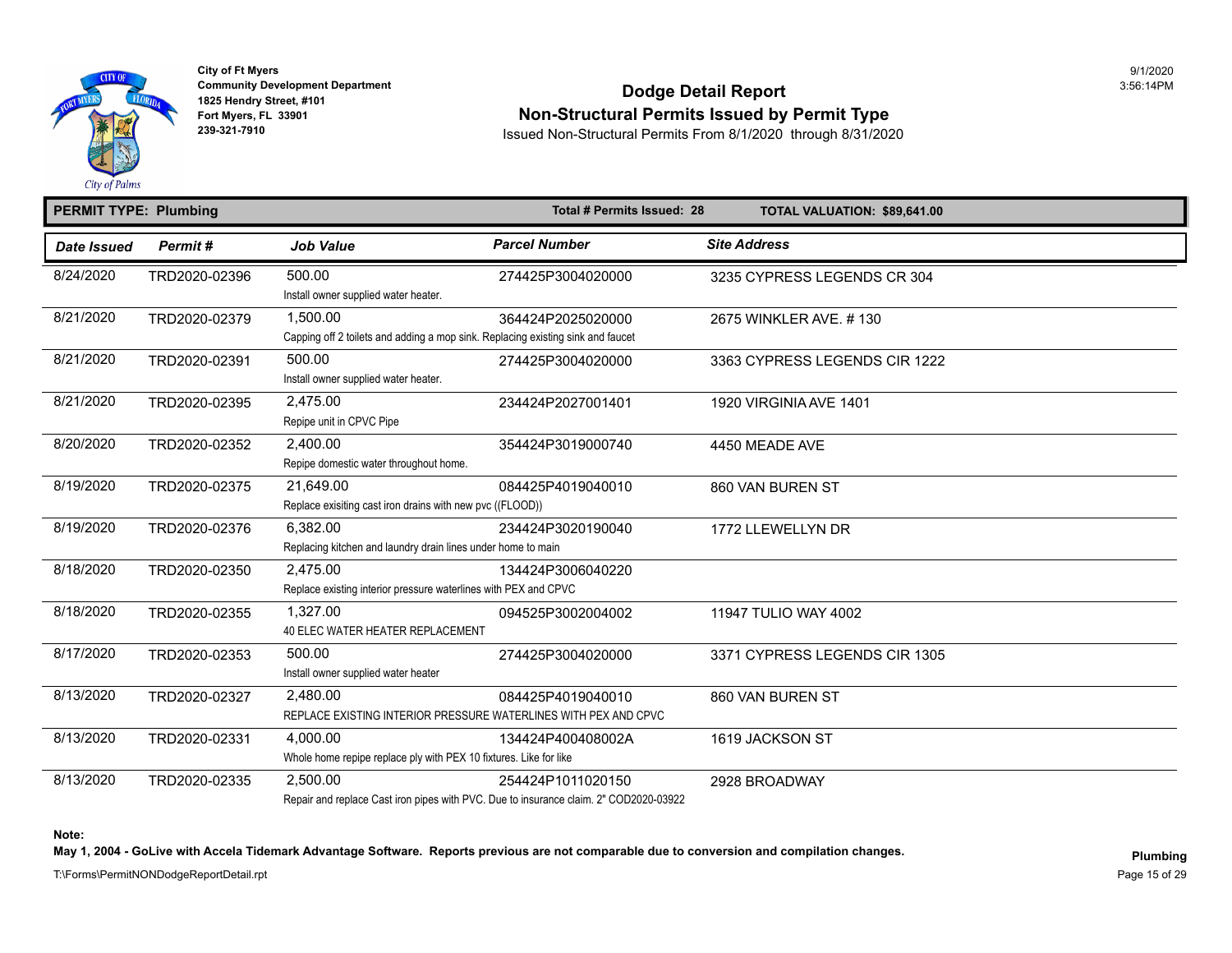

# **Community Development Department**<br>1825 Hendry Street, #101 Fort Myers, FL 33901<br>Fort Myers, FL 33901 **Non-Structural Permits Issued by Permit Type**<br>239-321-7910 **Permits From 8/1/2020** through 8/31/2020

**239-321-7910** Issued Non-Structural Permits From 8/1/2020 through 8/31/2020

| <b>PERMIT TYPE: Plumbing</b> |                                         | Total # Permits Issued: 28                                                                 | TOTAL VALUATION: \$89,641.00 |                                                                                                                                                                             |
|------------------------------|-----------------------------------------|--------------------------------------------------------------------------------------------|------------------------------|-----------------------------------------------------------------------------------------------------------------------------------------------------------------------------|
| Date Issued                  | Permit#                                 | <b>Job Value</b>                                                                           | <b>Parcel Number</b>         | <b>Site Address</b>                                                                                                                                                         |
| 8/13/2020                    | TRD2020-02339                           | 2,400.00<br>WHOLE HOUSE REPIPE                                                             | 184425P101800C407            | 2875 PALM BEACH BLVD 407                                                                                                                                                    |
| 8/11/2020                    | TRD2020-02316                           | 2,200.00<br>Whole House Repipe.                                                            | 194425P1003180030            | 2988 LAFAYETTE ST                                                                                                                                                           |
| 8/10/2020                    | TRD2020-02301                           | 600.00<br><b>RE-PIPE HOUSE</b>                                                             | 084425P1006040130            | 54 SEMINOLE CT                                                                                                                                                              |
| 8/6/2020                     | TRD2020-02276                           | 1,800.00<br>Remove existing plumbing lines and replace with PEX water lines. Repipe house. | 074425P4036160170            | 838 SUPERIOR ST                                                                                                                                                             |
| 8/6/2020                     | TRD2020-02281                           | 1,399.00<br>Repair 1 existing domestic backflow and 2 existing Fire Backflows.             | 274425P30050A0000            | 3402 FORUM BLVD                                                                                                                                                             |
| 8/5/2020                     | TRD2020-02251                           | 500.00<br>Install owner supplied water heater                                              | 274425P3004020000            | 3325 CYPRESS LEGENDS CR #1627                                                                                                                                               |
| 8/5/2020                     | TRD2020-02266                           | 400.00<br>Install 1 hand sink                                                              | 194425P2007010030            | 3510 DR MARTIN LUTHER KING JR B                                                                                                                                             |
| 8/4/2020                     | TRD2020-02033                           | 1,000.00<br>ceiling.                                                                       | 364424P2000230010            | 3800 FOWLER ST 10<br>Install drain and water for 2 (two) new shampoo sinks and 1 (one) tankless water heater. Tie in to existing water and pump waste into 3" combination v |
| 8/4/2020                     | TRD2020-02244                           | 500.00<br>install owner supplied water heater                                              | 274425P3004020000            | 3325 CYPRESS LEGENDS CIR 1603                                                                                                                                               |
|                              | <b>PERMIT TYPE: Pool - Below Ground</b> |                                                                                            | Total # Permits Issued: 16   | TOTAL VALUATION: \$883,884.00                                                                                                                                               |
| <b>Date Issued</b>           | Permit#                                 | <b>Job Value</b>                                                                           | <b>Parcel Number</b>         | <b>Site Address</b>                                                                                                                                                         |
| 8/28/2020                    | PSP2020-00042                           | 218,000.00<br>Installation of steel reinforced concrete swimming pool                      | 234424P2000050000            | 2250 MCGREGOR BLVD                                                                                                                                                          |
| 8/25/2020                    | PSP2020-00222                           | 27.000.00                                                                                  | 134525P23600L0090            | 11955 ARBOR TRACE DR                                                                                                                                                        |

Pool, Paver deck, Pentair Ciculation pump

**Note:** 

**May 1, 2004 - GoLive with Accela Tidemark Advantage Software. Reports previous are not comparable due to conversion and compilation changes.**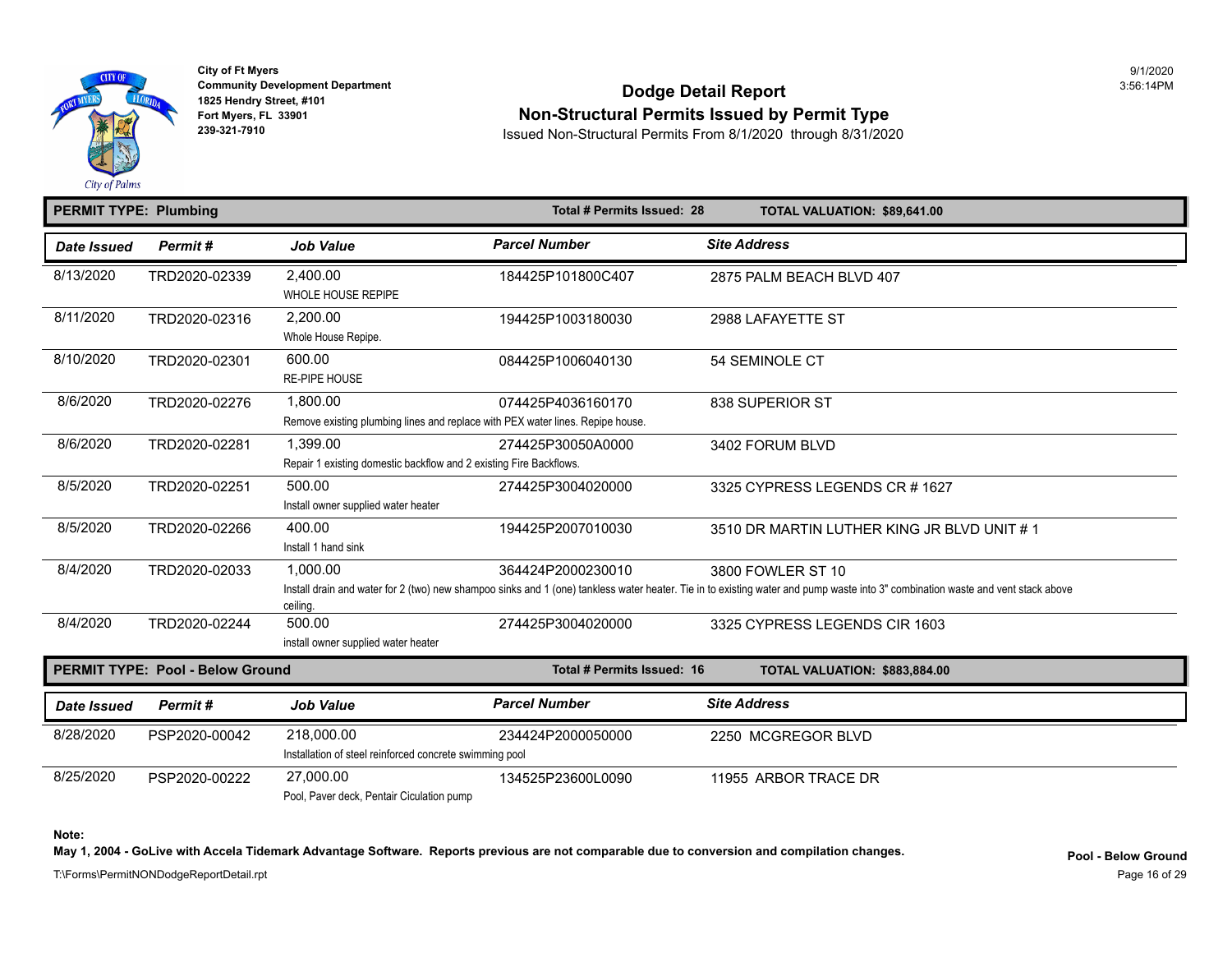

# **Community Development Department**<br>1825 Hendry Street, #101 Fort Myers, FL 33901<br>Fort Myers, FL 33901 **Non-Structural Permits Issued by Permit Type**<br>239-321-7910 **Permits From 8/1/2020** through 8/31/2020

**239-321-7910** Issued Non-Structural Permits From 8/1/2020 through 8/31/2020

|             | <b>PERMIT TYPE: Pool - Below Ground</b> |                                                                                | Total # Permits Issued: 16                                                                                     | TOTAL VALUATION: \$883,884.00 |
|-------------|-----------------------------------------|--------------------------------------------------------------------------------|----------------------------------------------------------------------------------------------------------------|-------------------------------|
| Date Issued | Permit#                                 | <b>Job Value</b>                                                               | <b>Parcel Number</b>                                                                                           | <b>Site Address</b>           |
| 8/24/2020   | PSP2020-00217                           | 24,000.00<br>Pool, Paver deck, pentair Circulation pump                        | 134525P23600J0110                                                                                              | 11924 ARBOR TRACE DR          |
| 8/20/2020   | PSP2020-00160                           | 70.000.00<br>POOL, SPA, PAVER DECK, PENTAIR CIRCULATION PUMP                   | 264425P1007000510                                                                                              |                               |
| 8/18/2020   | PSP2020-00198                           | 32,650.00<br>Inground Concrete Swimming Pool, paver deck and safety alarms     | 274424P3031000080                                                                                              | 3555 STUART CT                |
| 8/18/2020   | PSP2020-00211                           | 55,928.00<br>Swimming pool, paver deck, sreen                                  | 114525P3002002430                                                                                              | 10835 RUTHERFORD RD           |
| 8/18/2020   | PSP2020-00212                           | 59,500.00<br>Pool, paver deck, screen                                          | 264424P4031040100                                                                                              |                               |
| 8/17/2020   | PSP2020-00208                           | 46.400.00<br>pool, deck & screen.                                              | 294425P3120000320                                                                                              | 4439 DUTCHESS PARK RD         |
| 8/14/2020   | PSP2020-00137                           | 70,506.00<br>Construction of pool and spa w/ deck                              | 114525P2026001260                                                                                              | 11306 POND CYPRESS ST         |
| 8/14/2020   | PSP2020-00200                           | 30,000.00<br>Pool in ground with paver deck and Screen Enclosure (side permit) | 114525P2026000420                                                                                              | 10445 CAROLINA WILLOW DR      |
| 8/13/2020   | PSP2020-00156                           | 51,000.00<br>New pool, Deck                                                    | 104525P1023003810                                                                                              | 11275 BLUFF OAK LN            |
| 8/12/2020   | PSP2020-00192                           | 41,000.00<br>Pool and paver deck                                               | 054525P2190000190                                                                                              | 3978 SPOTTED EAGLE WAY        |
| 8/10/2020   | PSP2020-00174                           | 38.250.00<br>build granite swimming pool with sand set pavers                  | 014525P20390M0020                                                                                              | 10428 SEVERINO LN             |
| 8/10/2020   | PSP2020-00184                           | 32,750.00<br>Inground concrete swimming pool, paver deck and safety alarms     | 114525P2002000940                                                                                              | 11275 LITHGOW LN              |
| 8/10/2020   | PSP2020-00199                           | 30,000.00                                                                      | 124525P4028009410<br>IN GROUND POOL WITH PAVER DECK - SCREEN ENCLOSURE - FOOTER PER ENGINEERING - BABY BARRIER | 11857 CLIFTON TER             |

**Note:** 

May 1, 2004 - GoLive with Accela Tidemark Advantage Software. Reports previous are not comparable due to conversion and compilation changes.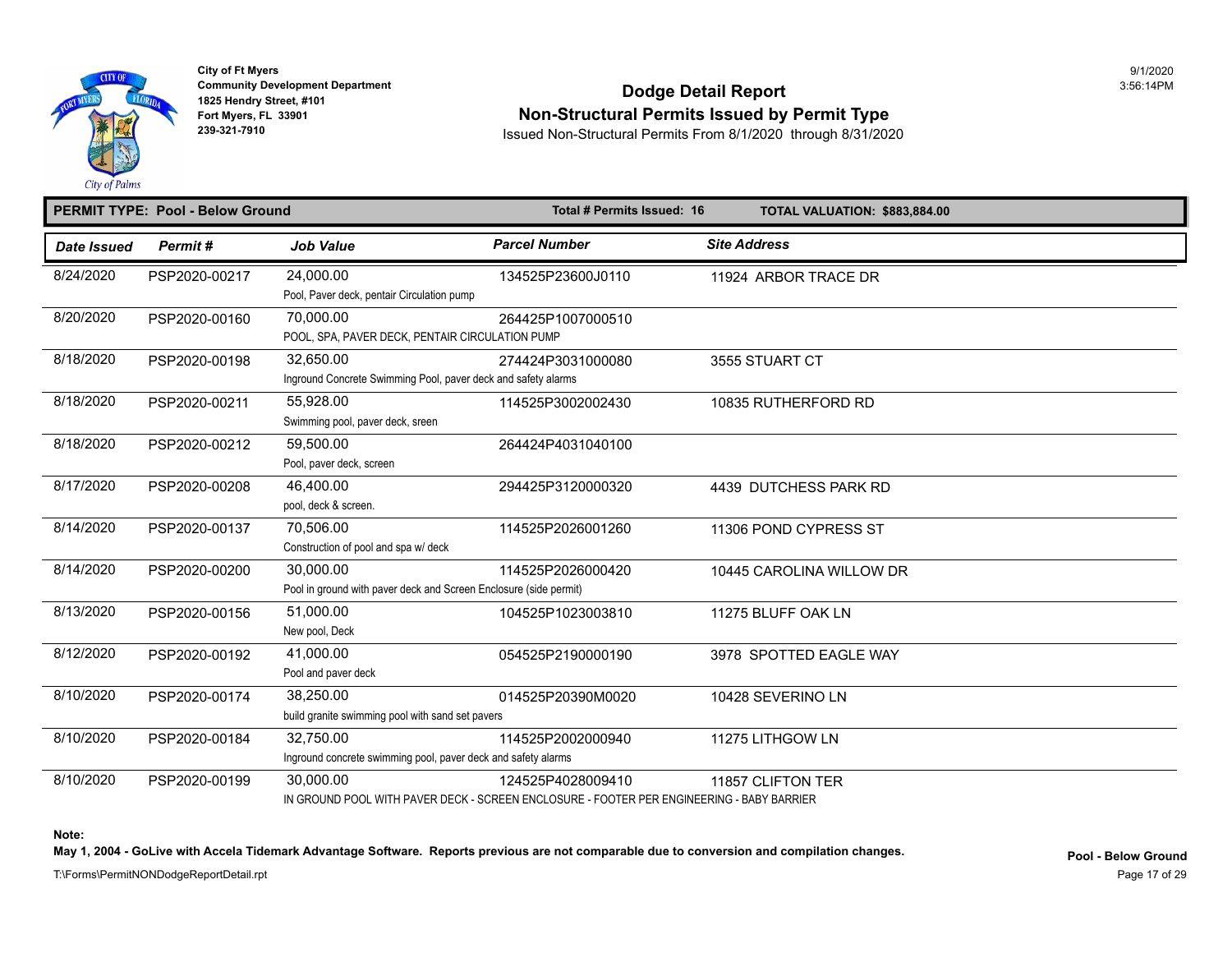

# **Community Development Department**<br>1825 Hendry Street, #101 **Fort Myers, FL 3[3901](https://60,000.00) Non-Structural Permits Issued by Permit Type**

**239-321-7910** Issued Non-Structural Permits From 8/1/2020 through 8/31/2020

| City of Palms      |                                         |                                                                         |                                                                                                                      |                                       |
|--------------------|-----------------------------------------|-------------------------------------------------------------------------|----------------------------------------------------------------------------------------------------------------------|---------------------------------------|
|                    | <b>PERMIT TYPE: Pool - Below Ground</b> |                                                                         | Total # Permits Issued: 16                                                                                           | TOTAL VALUATION: \$883,884.00         |
| Date Issued        | Permit#                                 | <b>Job Value</b>                                                        | <b>Parcel Number</b>                                                                                                 | <b>Site Address</b>                   |
| 8/6/2020           | PSP2020-00188                           | 56.900.00<br>Swimming pool, paver deck and screen                       | 114525P2026001250                                                                                                    | 11308 POND CYPRESS ST                 |
|                    | PERMIT TYPE: Pool w/ Spa - Below Ground |                                                                         | Total # Permits Issued: 27                                                                                           | <b>TOTAL VALUATION: \$1,143,578.0</b> |
| <b>Date Issued</b> | Permit#                                 | <b>Job Value</b>                                                        | <b>Parcel Number</b>                                                                                                 | <b>Site Address</b>                   |
| 8/28/2020          | PSP2020-00225                           | 60,000.00<br>Construct an inground concrete pool/spa on a paver deck    | 124525P1470001273                                                                                                    | 11464 REMINGTON CHASE                 |
| 8/28/2020          | PSP2020-00226                           | 60,000.00<br>Constructing an inground concrete pool/spa on a paver deck | 014525P34500R0060                                                                                                    | 10932 PISTOIA DR                      |
| 8/25/2020          | PSP2020-00218                           | 32,000.00<br>Pool, Paver deck, Pentair Circulation Pump                 | 324425P4190002360                                                                                                    | 4381 BLUEGRASS DR                     |
| 8/25/2020          | PSP2020-00219                           | 35,000.00<br>Pool, Paver deck, Pentair Circulation Pump                 | 134525P34300Q0040                                                                                                    | 11866 HICKORY ESTATE CIR              |
| 8/25/2020          | PSP2020-00224                           | 35,000.00                                                               | 054525P2190001530<br>IN GROUND POOL AND SPA WITH PAVER DECK - SCREEN ENCLOSURE - FOOTER PER ENGINEERING BABY BARRIER | 4033 SPOTTED EAGLE WAY                |
| 8/24/2020          | PSP2020-00220                           | 35,000.00<br>Pool, Paver deck, Pentair Circulation Pump                 | 134525P34300Q0030                                                                                                    | 11862 HICKORY ESTATE CIR              |
| 8/24/2020          | PSP2020-00221                           | 34,000.00<br>Pool, Paver deck, pentair Circulation Pump                 | 134525P23600J0120                                                                                                    | 11928 ARBOR TRACE DR                  |
| 8/20/2020          | PSP2020-00148                           | 64,000.00<br>construct pool, spa, paver deck                            | 054525P30110C0100                                                                                                    | 7985 TIGER PALM WAY                   |
| 8/20/2020          | PSP2020-00214                           | 35,000.00                                                               | 054525P2190001590<br>IN GROUND POOL & SPA WITH PAVER DECK - SCREEN ENCLOSURE FOOTER PER ENGINEERING                  | 3999 SPOTTED EAGLE WAY                |
| 8/20/2020          | PSP2020-00215                           | 35,000.00                                                               | 124525P1400001179<br>In ground pool and spa with paver deck - screen enclosure - footer per engineering - barrirer   | 11401 BATTERSEA PL                    |

**Note:** 

May 1, 2004 - GoLive with Accela Tidemark Advantage Software. Reports previous are not comparable due to conversion and compilation changes.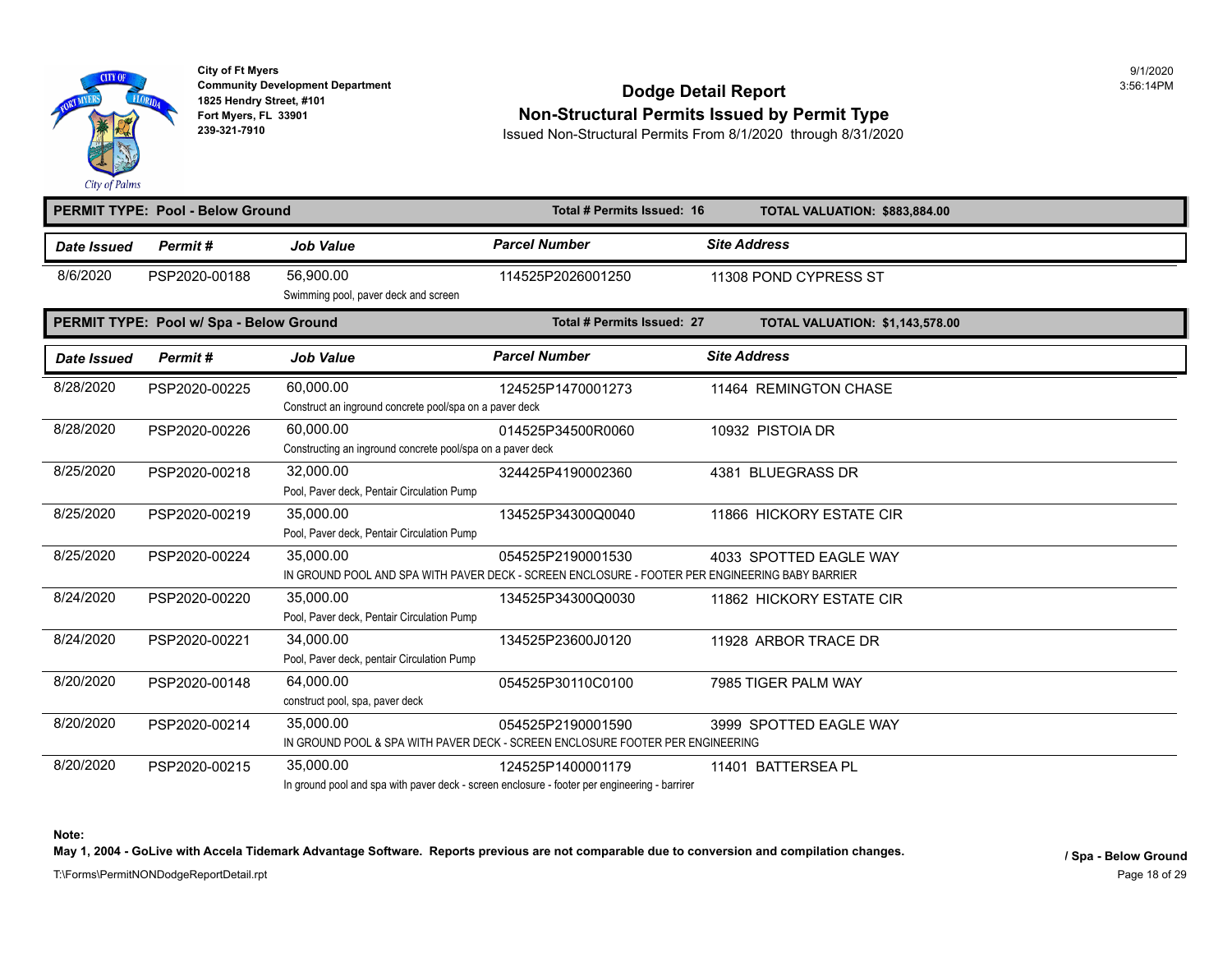

## **Community Development Department**<br>1825 Hendry Street, #101 Fort Myers, FL 33901<br>Fort Myers, FL 33901<br>239-321-7910<br>Result Non-Structural Permits From 8/1/2020, through 8/31/2020

**239-321-7910** Issued Non-Structural Permits From 8/1/2020 through 8/31/2020

|             | PERMIT TYPE: Pool w/ Spa - Below Ground |                                                                                   | Total # Permits Issued: 27                                                                                                                 | <b>TOTAL VALUATION: \$1,143,578.0</b>                                                                                                                           |
|-------------|-----------------------------------------|-----------------------------------------------------------------------------------|--------------------------------------------------------------------------------------------------------------------------------------------|-----------------------------------------------------------------------------------------------------------------------------------------------------------------|
| Date Issued | Permit#                                 | <b>Job Value</b>                                                                  | <b>Parcel Number</b>                                                                                                                       | <b>Site Address</b>                                                                                                                                             |
| 8/13/2020   | PSP2020-00201                           | 34,000.00<br>Pool, Paver Deck, Pentair Circulation Pump.                          | 134525P23600J0180                                                                                                                          | 11952 ARBOR TRACE DR                                                                                                                                            |
| 8/12/2020   | PSP2020-00177                           | 62.000.00<br>Construct pool, spa, paver deck.                                     | 334425P4200001780                                                                                                                          | 4618 MYSTIC BLUE WAY                                                                                                                                            |
| 8/12/2020   | PSP2020-00202                           | 32,622.00                                                                         | 114525P4350006390<br>pool and spa. pour deck, baby barrier, screen by others, pump 1.5 hp 2 spd: reference base permit to obtain noc       | 11575 RIVERSTONE LN                                                                                                                                             |
| 8/12/2020   | PSP2020-00203                           | 46,818.00                                                                         | 144525P1350004420                                                                                                                          | 11706 KATI FALLS LN<br>Pool & Spa, Paver Deck, Baby Barrier, Screen by others. Pump #1-2 HP-2SPD plus, Pump#2 - 1SHP Plus, Reference have permit to obtain NOC. |
| 8/11/2020   | PSP2020-00197                           | 42.253.00                                                                         | 144525P1350004850<br>Pool with Spa, Paver Deck, Baby Barrier, Screen by Other, 1, SHP - 25SPD Pump: Referenced house permit to obtain NOC. | 10052 SPICEBUSH LN                                                                                                                                              |
| 8/10/2020   | PSP2020-00181                           | 35,850.00<br>Inground concrete swimming pool & Spa, paver deck and safety alarms. | 014525P1038000430                                                                                                                          | 10469 SOLARO ST                                                                                                                                                 |
| 8/10/2020   | PSP2020-00183                           | 35,650.00<br>Inground Concrete Swimming Pool, Spa, paver deck and safety alarms.  | 014525P24400B0080                                                                                                                          | 10691 PRATO DR                                                                                                                                                  |
| 8/10/2020   | PSP2020-00193                           | 34,000.00<br>Pool, Paver Deck, Pentair Circulation Pump.                          | 134525P23600J0090                                                                                                                          | 11916 ARBOR TRACE DR                                                                                                                                            |
| 8/10/2020   | PSP2020-00194                           | 35,000.00<br>Pool, Paver Deck, Pentair Circulation Pump.                          | 134525P34300R0110                                                                                                                          | 11857 HICKORY ESTATE CIR                                                                                                                                        |
| 8/10/2020   | PSP2020-00196                           | 35,000.00                                                                         | 124525P1400001158<br>IN GROUND POOL & SPA WITH PAVER DECK - SCREEN ENCLOSURE - FOOTER PER ENGINEERING - BABY BARRIER.                      | 11310 TIVERTON TRCE                                                                                                                                             |
| 8/9/2020    | PSP2020-00182                           | 61.400.00<br>Pool, Spa, Deck + Screen                                             | 294425P3130005720                                                                                                                          | 2861 ROYAL GARDENS AVE                                                                                                                                          |
| 8/6/2020    | PSP2020-00152                           | 60.000.00<br>Construct Pool, Spa, Paver Deck.                                     | 024525P4015000280                                                                                                                          | 9975 HORSE CREEK RD                                                                                                                                             |
| 8/5/2020    | PSP2020-00175                           | 39,985.00<br>BUILD GUNITE SWIMMING POOL/SPA WITH SAND SET PAVERS AND CAGE         | 014525P20390M0010                                                                                                                          | 10432 SEVERINO LN                                                                                                                                               |

**Note:** 

May 1, 2004 - GoLive with Accela Tidemark Advantage Software. Reports previous are not comparable due to conversion and compilation changes.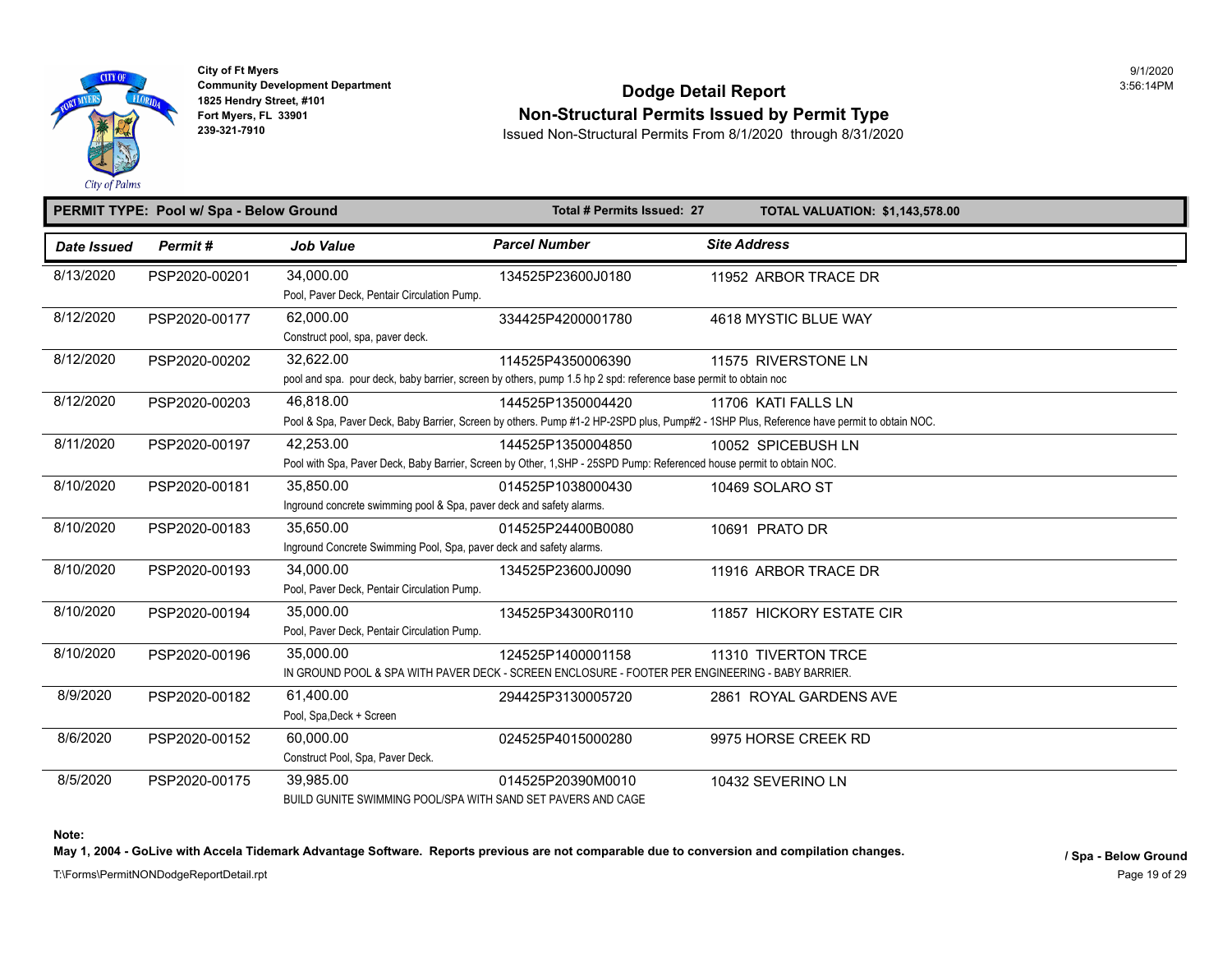

# **Community Development Department**<br>1825 Hendry Street, #101 **Fort Myers, FL 3[3901](https://35,000.00) Non-Structural Permits Issued by Permit Type**

**239-321-7910** Issued Non-Structural Permits From 8/1/2020 through 8/31/2020

|                             | PERMIT TYPE: Pool w/ Spa - Below Ground |                                                   | Total # Permits Issued: 27                                                                               | <b>TOTAL VALUATION: \$1,143,578.0</b> |  |
|-----------------------------|-----------------------------------------|---------------------------------------------------|----------------------------------------------------------------------------------------------------------|---------------------------------------|--|
| Date Issued                 | Permit#                                 | <b>Job Value</b>                                  | <b>Parcel Number</b>                                                                                     | <b>Site Address</b>                   |  |
| 8/5/2020                    | PSP2020-00189                           | 60,000.00                                         | 014525P24400N0050                                                                                        | 10293 LIVORNO DR                      |  |
|                             |                                         | Constructing an inground pool/spa on a paver deck |                                                                                                          |                                       |  |
| 8/4/2020                    | PSP2020-00185                           | 34.000.00                                         | 134525P23600J0170                                                                                        | 11948 ARBOR TRACE DR                  |  |
|                             |                                         | Pool, paver deck, Pentair Circulation Pump        |                                                                                                          |                                       |  |
| 8/4/2020                    | PSP2020-00186                           | 35,000.00                                         | 134525P34300R0120                                                                                        | 11853 HICKORY ESTATE CIR              |  |
|                             |                                         | Pool, Paver deck, pentair circulation pump        |                                                                                                          |                                       |  |
| 8/4/2020                    | PSP2020-00187                           | 35,000.00                                         | 134525P34300Q0050                                                                                        | 11870 HICKORY ESTATE CIR              |  |
|                             |                                         | Pool, paver deck, pentair circulation pump        |                                                                                                          |                                       |  |
| <b>PERMIT TYPE: Re-Roof</b> |                                         |                                                   | Total # Permits Issued: 48                                                                               | <b>TOTAL VALUATION: \$1,581,956.8</b> |  |
| <b>Date Issued</b>          | Permit#                                 | <b>Job Value</b>                                  | <b>Parcel Number</b>                                                                                     | <b>Site Address</b>                   |  |
| 8/31/2020                   | TRD2020-02448                           | 3,500.00                                          | 084425P2039000050                                                                                        | 4240 4242 GREENWOOD AVE               |  |
|                             |                                         | Re-Roof Shingle for Shingle.                      |                                                                                                          |                                       |  |
| 8/31/2020                   | TRD2020-02456                           | 20,000.00                                         | 084425P1015050040                                                                                        | 3900 PALM BEACH BLVD                  |  |
|                             |                                         | Re-roof                                           |                                                                                                          |                                       |  |
| 8/31/2020                   | TRD2020-02465                           | 41,897.89                                         | 034524P3001000200                                                                                        | 1474 ARGYLE DR                        |  |
|                             |                                         | re-roof                                           |                                                                                                          |                                       |  |
| 8/31/2020                   | TRD2020-02468                           | 13,500.00                                         | 264424P4030R00070                                                                                        | 1334 GASPARILLA DR                    |  |
|                             |                                         |                                                   | Shingle Roof Replacement (3200 Sq ft) & Modified Bitumen Flat Roof Replacement (140sq ft) with tear off. |                                       |  |
| 8/28/2020                   | TRD2020-02445                           | 6,500.00                                          | 244424P40160D0170                                                                                        | 2323 STELLA ST                        |  |
|                             |                                         | Re-roof.                                          |                                                                                                          |                                       |  |
| 8/27/2020                   | TRD2020-02390                           | 204,800.00                                        | 054525P20150000CE                                                                                        | 10275 BISMARK PALM WAY                |  |
|                             |                                         |                                                   | Due to Hurricane Irma, Remove existing Roof and install new tile roof with Eagle malibu Tile             |                                       |  |
| 8/27/2020                   | TRD2020-02427                           | 6.244.00                                          | 264424P10240C0020                                                                                        | 1514 RANSOM ST                        |  |
|                             |                                         | Shingle re-roof with Flat Roof                    |                                                                                                          |                                       |  |

**Note:** 

May 1, 2004 - GoLive with Accela Tidemark Advantage Software. Reports previous are not comparable due to conversion and compilation changes.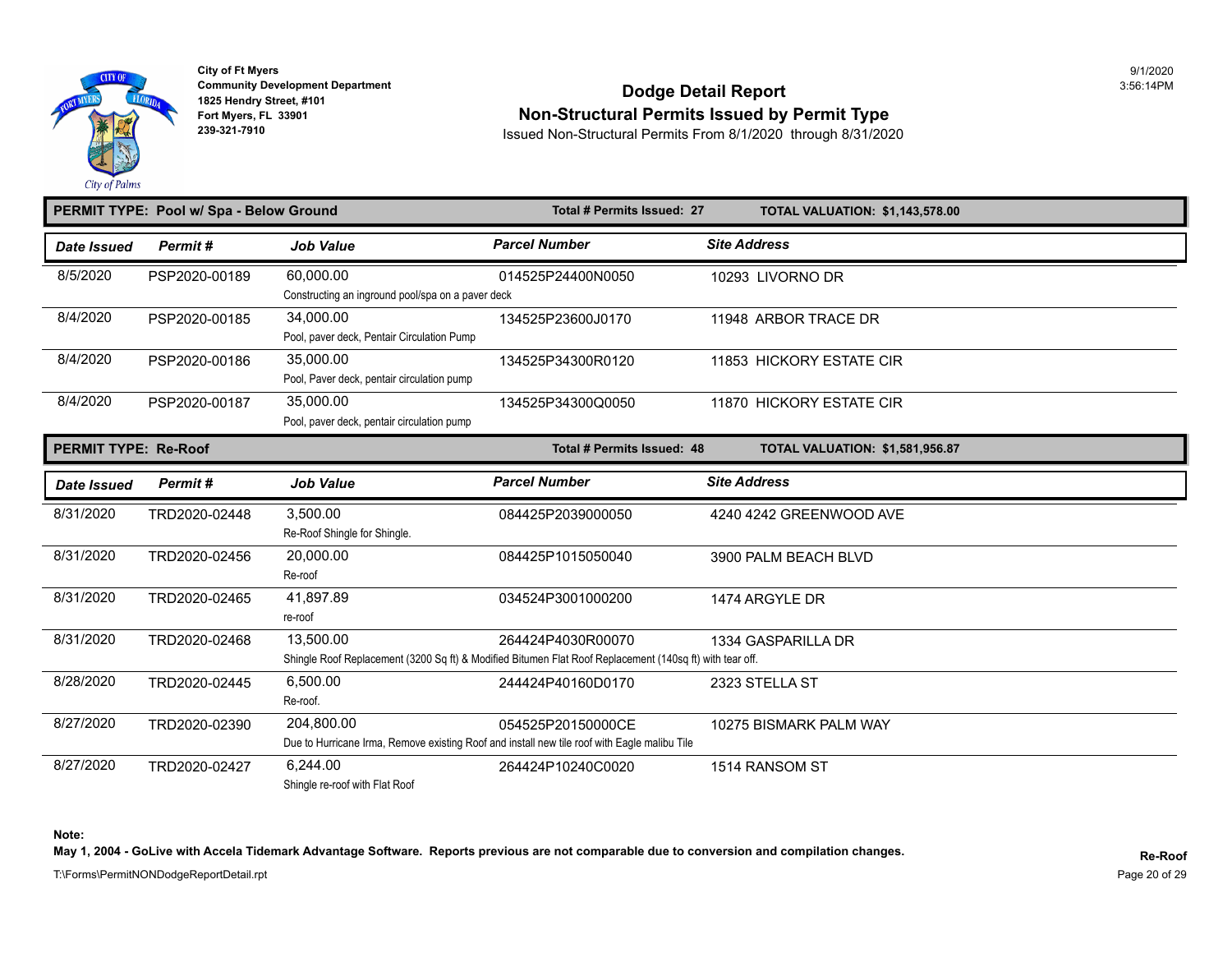

## **Community Development Department**<br>1825 Hendry Street, #101 Fort Myers, FL 33901<br>Fort Myers, FL 33901 **Non-Structural Permits Issued by Permit Type**<br>239-321-7910 **Permits From 8/1/2020** through 8/31/2020

**239-321-7910** Issued Non-Structural Permits From 8/1/2020 through 8/31/2020

| <b>PERMIT TYPE: Re-Roof</b> |               |                                                                                           | Total # Permits Issued: 48 | <b>TOTAL VALUATION: \$1,581,956.8</b> |
|-----------------------------|---------------|-------------------------------------------------------------------------------------------|----------------------------|---------------------------------------|
| <b>Date Issued</b>          | Permit#       | <b>Job Value</b>                                                                          | <b>Parcel Number</b>       | <b>Site Address</b>                   |
| 8/27/2020                   | TRD2020-02432 | 3,485.00<br>Remove existing roof install 2 ply modified bitumen system to front falt only | 054425P30100A0280          | 4000 MANNING AVE                      |
| 8/27/2020                   | TRD2020-02438 | 43,167.29<br>Remove and replace roof to tile.                                             | 344425P3016000650          | 10078 OAKHURST WAY                    |
| 8/27/2020                   | TRD2020-02440 | 17,500.00<br>re-reoof entire house                                                        | 194425P3009180100          | 3416 DORA ST                          |
| 8/26/2020                   | TRD2020-02414 | 14,556.94<br>remove and replace roof to shingle                                           | 254424P4029000510          | <b>40 BROADWAY CIR</b>                |
| 8/26/2020                   | TRD2020-02416 | 6.250.00<br>Replace shingle roof and modified flat roof.                                  | 244424P40150A0160          | 2121 KATHERINE ST                     |
| 8/24/2020                   | TRD2020-02378 | 13.000.00<br>SHINGLE OFF/SHINGLE ON                                                       | 254425P3002001840          | 11089 RIVER TRENT CT                  |
| 8/24/2020                   | TRD2020-02398 | 5.000.00<br>Redo Roof on house                                                            | 184425P20120A0030          | 1566 LIVE OAK DR                      |
| 8/20/2020                   | TRD2020-02357 | 7,500.00<br>shingle off shingle on                                                        | 254424P1007L00200          | 2954 2958 MONTCLAIRE AVE              |
| 8/20/2020                   | TRD2020-02372 | 44,950.00<br>Remove the existing Flat Roof; Install New Single Ply Flat Roof.             | 204425P2002000020          | 2252 ROCKFILL RD                      |
| 8/20/2020                   | TRD2020-02382 | 9,200.00<br>Re-roof                                                                       | 354424P2009030210          | 1933 GROVE AVE                        |
| 8/19/2020                   | TRD2020-02366 | 3,600.00<br>3Sq MOD Bitumen Re-Roof (Front Patio Roof Only) FL2533.1                      | 264424P2009000760          | 1756 SUNSET PL                        |
| 8/19/2020                   | TRD2020-02377 | 2,500.00<br>Re-roof                                                                       | 194425P1003130160          | 2987 LAFAYETTE ST                     |
| 8/18/2020                   | TRD2020-02367 | 10,000.00<br>re-roof house                                                                | 244424P30240C0040          | 2621 CENTRAL AVE                      |

**Note:** 

May 1, 2004 - GoLive with Accela Tidemark Advantage Software. Reports previous are not comparable due to conversion and compilation changes.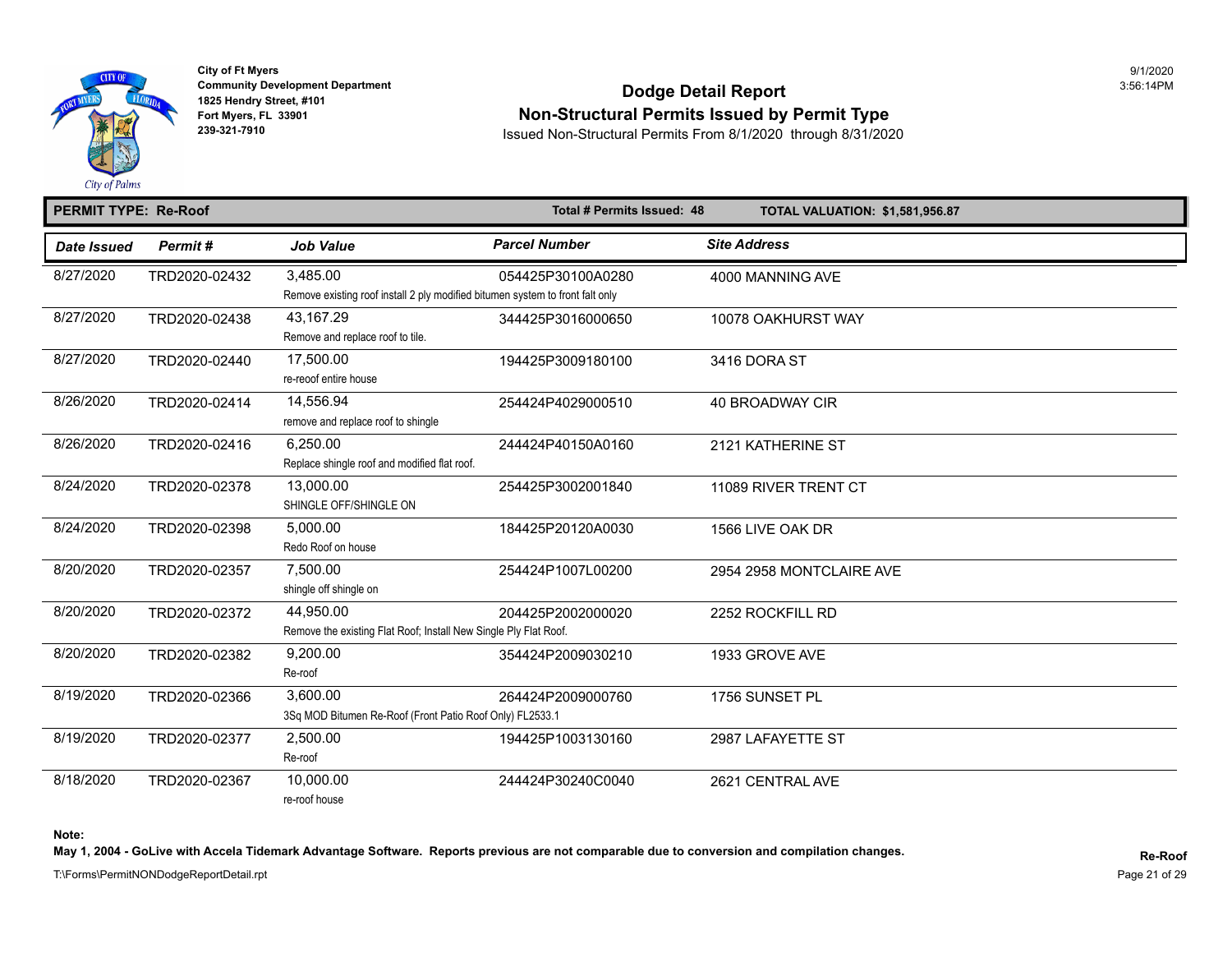

## Community Development Department<br>1825 Hendry Street, #101 **Dodge Detail Report Fort Myers, FL 33901**<br>239-321-7910<br>239-321-7910<br>239-321-7910

**239-321-7910** Issued Non-Structural Permits From 8/1/2020 through 8/31/2020

#### **PERMIT TYPE: Re-Roof Total # Permits Issued: 48 TOTAL VALUATION: \$1,581,956.87**  *Date Issued Permit # Job Value Parcel Number Site Address*  8/17/2020 TRD2020-02354 4,900.00 354424P1007020150 1370 SUNBURY DR remove existing shingle roof install new on front of house only 8/14/2020 TRD2020-02340 71,821.60 354425P1014000880 9064 PROSPERITY WAY Remove and Replace Roof to Metal 8/14/2020 TRD2020-02344 18,500.00 054425P30100A0210 4078 MANNING AVE Shingle re-roof with flat roof. 8/13/2020 TRD2020-02324 10,000.00 094425P3005000550 818 JARMILLA LN Replace asphalt shingle roof. 8/13/2020 TRD2020-02325 80,000.00 034524P2000600040 1380 ROYAL PALM SQ BLVD Replace Tile to Metal replace flat roofs. 8/13/2020 TRD2020-02326 95,000.00 034524P2000600020 1390 ROYAL PALM SQ BLVD Re-roof Tile to Metal. Replace flat roofs. 8/13/2020 TRD2020-02328 39,850.00 134424P400408002A 1619 JACKSON ST Tear off roof. Install new underlayment and new metal roof to include the flat area. 8/13/2020 TRD2020-02330 70,000.00 254425P2003001290 8565 PEGASUS DR Remove and Replace tile with new. 8/13/2020 TRD2020-02333 5,000.00 204425P4006000350 3 W CLERMONT CT Re-Roof Shingle 20sqs and flat 4 sqs 8/11/2020 TRD2020-02267 3,150.00 184425F3017000190 3208 DALE ST Tear Off, apply new underlayment torch down 8/11/2020 TRD2020-02296 12,275.00 354424P2008400010 3903 MAXINE ST Remove and replace shingle roof. 8/11/2020 TRD2020-02305 16,000.00 264424P10010A0020 9 E BRAMAN CT Tear off shingles. Re-roof shingles 8/10/2020 TRD2020-02300 52,250.00 134424P4022000110 2345 DR MARTIN LUTHER KING JR B

Remove the existing Flat Roof; Install New Flat Modified Roof.

May 1, 2004 - GoLive with Accela Tidemark Advantage Software. Reports previous are not comparable due to conversion and compilation changes.

T:\Forms\PermitNONDodgeReportDetail.rpt

**Note:**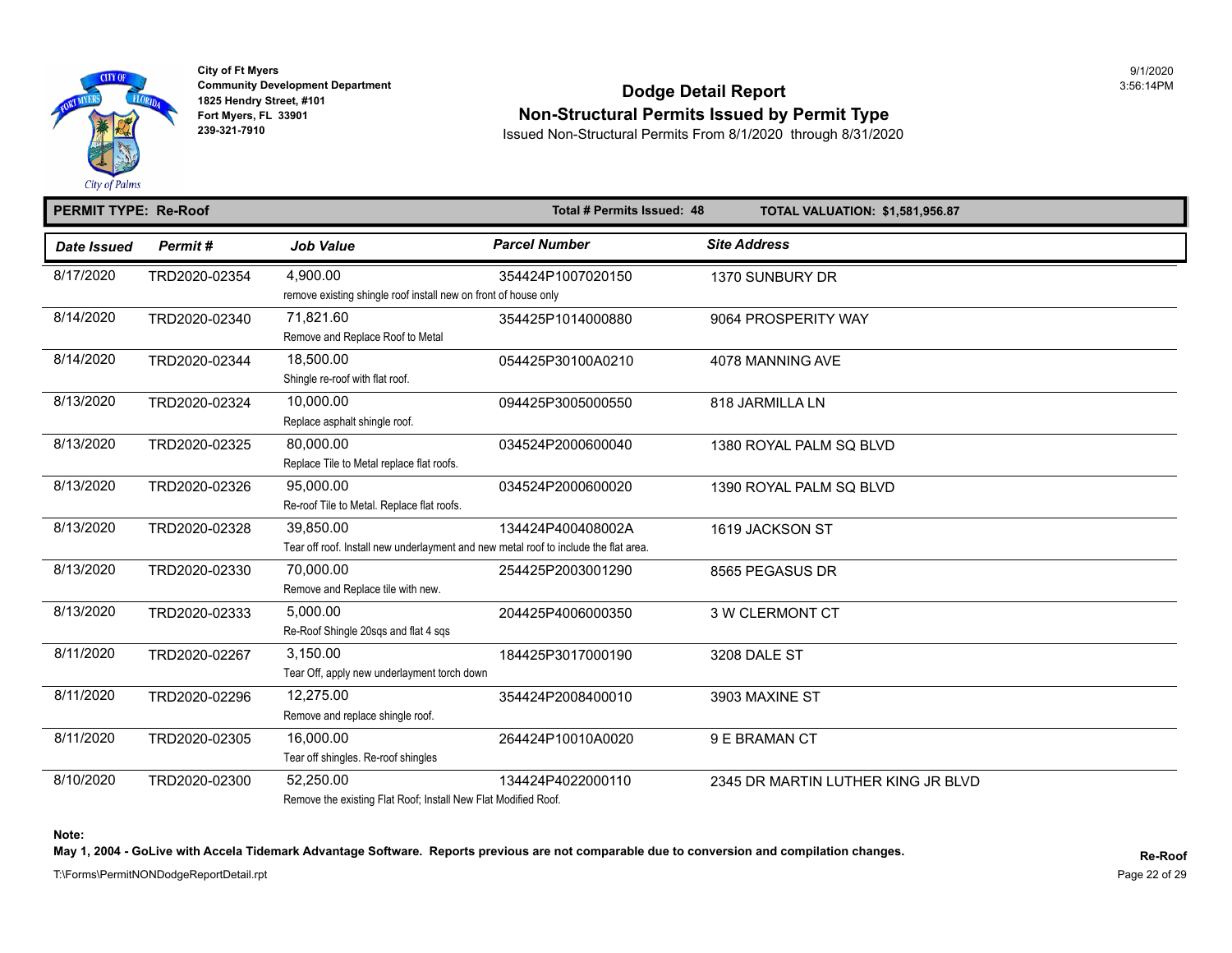

## Community Development Department<br>1825 Hendry Street, #101 **Dodge Detail Report Fort Myers, FL 33901 Non-Structural Permits Issued by Permit Type**<br>239-321-7910 **non-Structural Dermits From 8/1/2020** through 9/24/2020

**239-321-7910** Issued Non-Structural Permits From 8/1/2020 through 8/31/2020

#### **PERMIT TYPE: Re-Roof Total # Permits Issued: 48 TOTAL VALUATION: \$1,581,956.87**  *Date Issued Permit # Job Value Parcel Number Site Address*  8/7/2020 TRD2020-02274 3,150.00 184425P3017000190 3212 DALE ST Tear off, apply new underlayment, torch down 8/7/2020 TRD2020-02287 18,167.15 034524P2005000430 43 GEORGE TOWN tear-off existing shihngles of slope and tear off existing modified on flat with in all tapered insulation 8/7/2020 TRD2020-02292 7,999.00 184425P4000180010 2816 BLOUNT ST re-roofing shingle roof shingle of shingle back 8/6/2020 TRD2020-02261 7,650.00 254424P3027000140 3557 SPRUCE LN Re-Roof. Tear existing and replace with new. 8/6/2020 TRD2020-02277 44,486.00 024525P2003000110 10526 BELLA VISTA DR Tile off / Tile on 8/6/2020 TRD2020-02278 7,755.00 174425P10240B0100 303 CLARA ST Shingle re-roof & flat deck 14 sq. shingles & 4 sq. flat deck 8/6/2020 TRD2020-02280 1,200.00 194425P2009280170 3421 WILLARD ST Replace shingles. 8/5/2020 TRD2020-02253 12,346.00 254424P4029000210 31 BROADWAY CIR Remove and Replace roof to shingle. 8/5/2020 TRD2020-02254 73,321.00 354425P3001000230 10609 VICENZA CT Remove and Replace Tile Roof Due to Irma with Boral Plantation Tile 8/5/2020 TRD2020-02262 254,705.00 054525P20100000CE 8066 QUEEN PALM LN TILE RE-ROOF 8/5/2020 TRD2020-02269 10,000.00 264424P4031010090 1469 MORENO AVE Remove existing roof]/ shingle / flat off shingle flat: 9 shingle: 15 8/4/2020 TRD2020-02243 56,898.00 234424P4000170010 2424 MCGREGOR BLVD Remove existing metal roof to wood deck and re-roof with new metal roof. MAIN HOUSE 8/4/2020 TRD2020-02245 7,422.00 234424P4000170010 2424 MCGREGOR BLVD

Remove existing metal roof to wood deck and Re-Roof with New Metal Roof. DETACHED GARAGE.

**Note:** 

May 1, 2004 - GoLive with Accela Tidemark Advantage Software. Reports previous are not comparable due to conversion and compilation changes.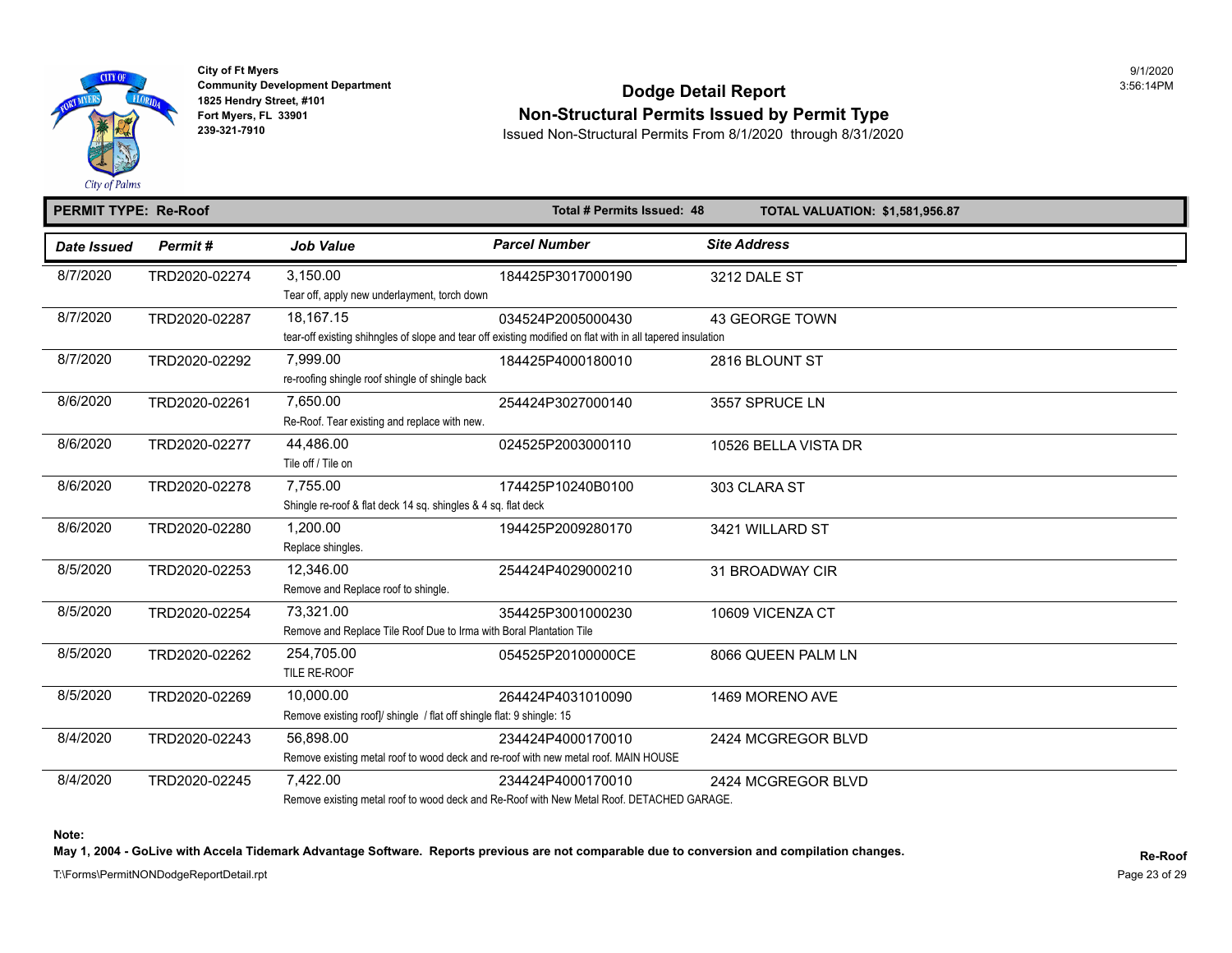

### **Community Development Department** 3:56:14PM **Dodge Detail Report 1825 Hendry Street, #101** 3:56:14PM Fort Myers, FL 33901<br>
Fort Myers, FL 33901<br>
239-321-7910<br>
239-321-7910<br>
Resued Non-Structural Permits From 8/1/2020, through 8/31/2020

**239-321-7910** Issued Non-Structural Permits From 8/1/2020 through 8/31/2020

| <b>PERMIT TYPE: Re-Roof</b> |                                                 |                                                                             | Total # Permits Issued: 48                                                                                            | <b>TOTAL VALUATION: \$1,581,956.87</b> |
|-----------------------------|-------------------------------------------------|-----------------------------------------------------------------------------|-----------------------------------------------------------------------------------------------------------------------|----------------------------------------|
| <b>Date Issued</b>          | Permit#                                         | <b>Job Value</b>                                                            | <b>Parcel Number</b>                                                                                                  | <b>Site Address</b>                    |
| 8/4/2020                    | TRD2020-02247                                   | 74,760.00                                                                   | 264425P1007000280<br>remove tile and underlayment, install new tile and underlayment to manufacturer's specifications | 9964 VIA SAN MARCO LOOP                |
| 8/3/2020                    | TRD2020-02235                                   | 46,200.00<br>Tile re-roof.                                                  | 054525P30080B0020                                                                                                     | 7957 GATOR PALM DR                     |
|                             | PERMIT TYPE: Right of Way - Commercial Driveway |                                                                             | Total # Permits Issued: 3                                                                                             | TOTAL VALUATION: \$117,804.00          |
| <b>Date Issued</b>          | Permit#                                         | <b>Job Value</b>                                                            | <b>Parcel Number</b>                                                                                                  | <b>Site Address</b>                    |
| 8/26/2020                   | SIT2020-00284                                   | 102,084.00<br>East Michigan Ave - Wide                                      | 164425P2000690000                                                                                                     | 3870 CALLE DE JARDIN                   |
| 8/11/2020                   | SIT2020-00242                                   | <b>ROW Commercial</b>                                                       | 244424P3000120000                                                                                                     | 2744 EDISON AVE                        |
| 8/11/2020                   | SIT2020-00256                                   | 15,720.00                                                                   | 304425P100100006A<br>Hot Tap LCU water main at 2 locations. Directional drill sleeve under road for 2" water service. | 2880 FORD ST                           |
|                             | PERMIT TYPE: Right of Way - Single Driveway     |                                                                             | Total # Permits Issued: 4                                                                                             | <b>TOTAL VALUATION: \$5,900.00</b>     |
| Date Issued                 | Permit#                                         | <b>Job Value</b>                                                            | <b>Parcel Number</b>                                                                                                  | <b>Site Address</b>                    |
| 8/24/2020                   | SIT2020-00264                                   | 4,000.00<br>Putting in circular driveway attached to the exisiting driveway | 354424P2008150090                                                                                                     | 1567 JEFFERSON AVE                     |
| 8/20/2020                   | SIT2020-00282                                   | 700.00<br>Extending exisiting driveway COD2020-01455                        | 194425P3009190030                                                                                                     | 3338 DORA ST                           |
| 8/6/2020                    | SIT2019-00134                                   | 1,000.00<br>Putting half moon shape driveway                                | 264424P30270C0070                                                                                                     | 1648 GRACE AVE                         |
| 8/3/2020                    | SIT2020-00259                                   | 200.00<br>Extending existing driveway                                       | 304425P2000026060                                                                                                     | 3629 HIGHLAND AVE                      |
| <b>PERMIT TYPE: Roofing</b> |                                                 |                                                                             | Total # Permits Issued: 3                                                                                             | TOTAL VALUATION: \$9,270.00            |

**Note:** 

**May 1, 2004 - GoLive with Accela Tidemark Advantage Software. Reports previous are not comparable due to conversion and compilation changes.**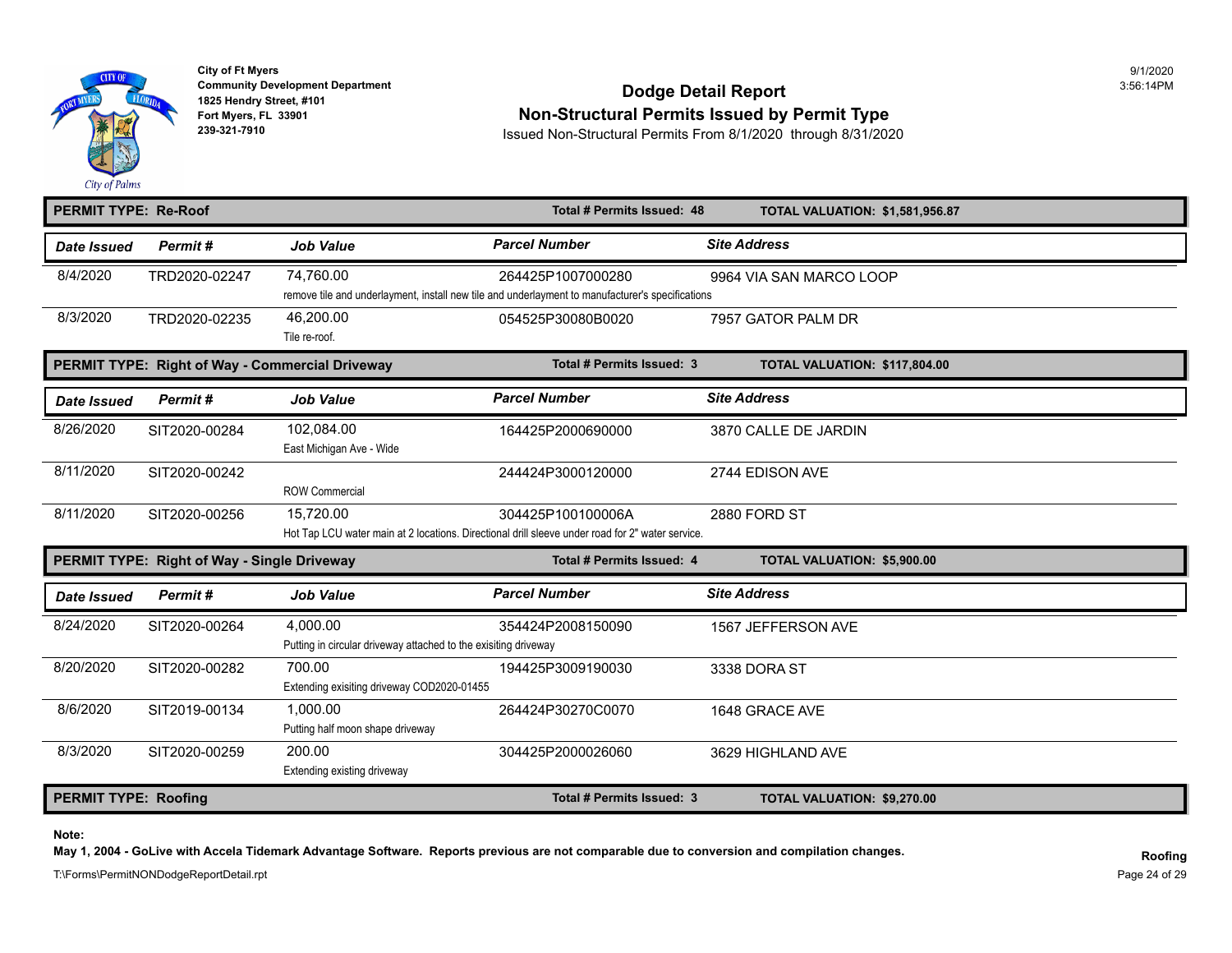

## **Community Deve[lopment De](https://2,450.00)partment**<br>1825 Hendry Street, #101 Fort Myers, FL 33901<br>Fort Myers, FL 33901 **Non-Structural Permits Issued by Permit Type**<br>239-321-7910 **Permits From 8/1/2020** through 8/31/2020

**239-321-7910** Issued Non-Structural Permits From 8/1/2020 through 8/31/2020

| <b>PERMIT TYPE: Roofing</b> |                                            |                                                              | Total # Permits Issued: 3                                                                                                       | TOTAL VALUATION: \$9,270.00                                                                                                                                            |
|-----------------------------|--------------------------------------------|--------------------------------------------------------------|---------------------------------------------------------------------------------------------------------------------------------|------------------------------------------------------------------------------------------------------------------------------------------------------------------------|
| <b>Date Issued</b>          | Permit#                                    | <b>Job Value</b>                                             | <b>Parcel Number</b>                                                                                                            | <b>Site Address</b>                                                                                                                                                    |
| 8/17/2020                   | TRD2020-02356                              | 2.000.00<br>Roof over. Shingles on top of existing Shingles. | 204425P4008000460                                                                                                               | 3700 SUNTRUST DR                                                                                                                                                       |
| 8/14/2020                   | TRD2020-02348                              | 4,820.00<br>Flat Roof Over 6 Squares 045 TPO                 | 044525P2000620040                                                                                                               | 10471 BEN C PRATT SIX MILE CYPRI                                                                                                                                       |
| 8/5/2020                    | TRD2020-02268                              | 2,450.00<br>Urethane roof over                               | 244424P1011080020                                                                                                               | 2366 VICTORIA AVE                                                                                                                                                      |
|                             | <b>PERMIT TYPE: Sealing &amp; Striping</b> |                                                              | Total # Permits Issued: 1                                                                                                       | TOTAL VALUATION: \$35,000.00                                                                                                                                           |
| Date Issued                 | Permit#                                    | <b>Job Value</b>                                             | <b>Parcel Number</b>                                                                                                            | <b>Site Address</b>                                                                                                                                                    |
| 8/20/2020                   | SIT2020-00037                              | 35,000.00                                                    | 084425P20280A0050                                                                                                               | 4031 PALM BEACH BLVD<br>REMOVE AND REPLACE TWO INCHES OF AC (APPX 30% OF EXISTING PLAZA PARKING, SEE EXHIBIT) REPLACE PAVEMENT FOR PARKIN                              |
|                             |                                            | <b>BUILDING WITH CONCRETE PAVING</b>                         |                                                                                                                                 |                                                                                                                                                                        |
|                             | <b>PERMIT TYPE: Site Work/Utilities</b>    |                                                              | Total # Permits Issued: 5                                                                                                       | <b>TOTAL VALUATION: \$1,924,909.2</b>                                                                                                                                  |
| Date Issued                 | Permit#                                    | <b>Job Value</b>                                             | <b>Parcel Number</b>                                                                                                            | <b>Site Address</b>                                                                                                                                                    |
| 8/19/2020                   | SIT2020-00163                              | 20,302.15                                                    | 314425P30270000CE<br>parking spaces. The cost for this work if \$15,690 which is included in the price for BLD2020-00912.       | 4220 EXECUTIVE CIR                                                                                                                                                     |
| 8/14/2020                   | SIT2020-00192                              | 850.000.00                                                   | 114525P3000030050                                                                                                               | 12019 TREELINE AVE<br>New Ground Storage Tank (GST) and Boosting Pumping Station connecting to an existing 24 inch water main on Treeline. The project is in 2 phases. |
| 8/13/2020                   | SIT2020-00222                              | 85,100.00<br>Trenching for conduit, asphalt and repaving.    | driveway connection to Treeline in adjacent parcel and clearing the City's sitein preparation for phase 2.<br>134424P4000130000 | Seal/stripe of entire lot. Add parking bumpers and handicapped signage for new SSA office spaces. Remove existing dumpster, add 2' of concrete cur<br>2425 THOMPSON ST |

**Note:** 

May 1, 2004 - GoLive with Accela Tidemark Advantage Software. Reports previous are not comparable due to conversion and compilation changes.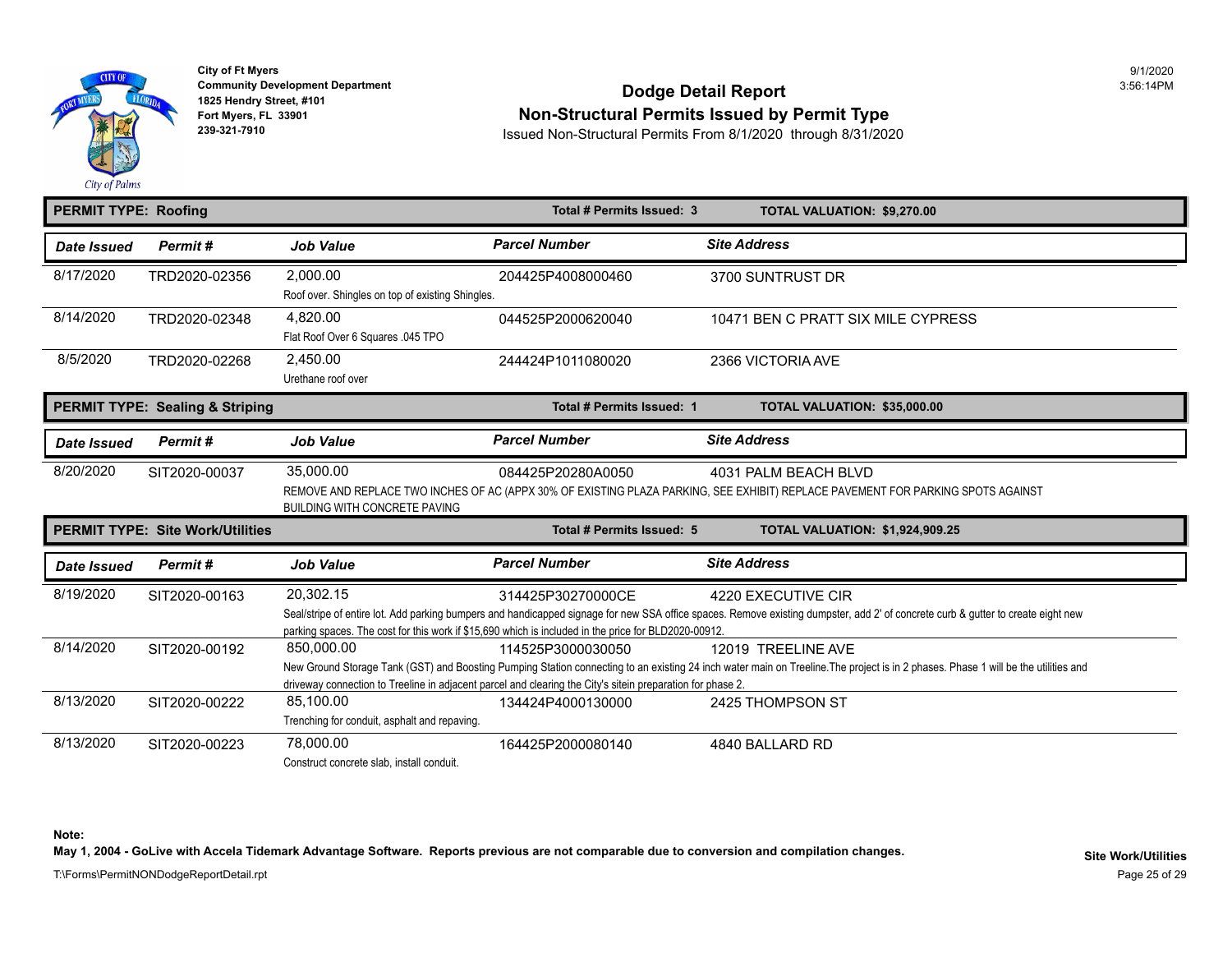

## **Community Development Department**<br>1825 Hendry Street, #101 **Dodge Detail Report** Fort Myers, FL 33901<br>
Fort Myers, FL 33901<br> **Rouged Non-Structural Permits Issued by Permit Type**<br>
Issued Non-Structural Permits From 8/1/2020, through 8/31/202

**239-321-7910** Issued Non-Structural Permits From 8/1/2020 through 8/31/2020

|                           | <b>PERMIT TYPE: Site Work/Utilities</b> |                                                                                                     | Total # Permits Issued: 5                                                                                      | <b>TOTAL VALUATION: \$1,924,909.2</b> |
|---------------------------|-----------------------------------------|-----------------------------------------------------------------------------------------------------|----------------------------------------------------------------------------------------------------------------|---------------------------------------|
| Date Issued               | Permit#                                 | <b>Job Value</b>                                                                                    | <b>Parcel Number</b>                                                                                           | <b>Site Address</b>                   |
| 8/12/2020                 | SIT2018-00039                           | 891.507.10<br>Proposed development of a 22,767 sf aldi grocery store in fort myers, fl              | 334425P100001001B                                                                                              | 4560 COLONIAL BLVD                    |
| <b>PERMIT TYPE: Solar</b> |                                         |                                                                                                     | Total # Permits Issued: 7                                                                                      | TOTAL VALUATION: \$189,136.57         |
| Date Issued               | Permit#                                 | <b>Job Value</b>                                                                                    | <b>Parcel Number</b>                                                                                           | <b>Site Address</b>                   |
| 8/31/2020                 | TRD2020-02475                           | 3.878.00<br>solar pool heater                                                                       | 114525P2001000090                                                                                              | 10632 HIGHGROVE PL                    |
| 8/27/2020                 | TRD2020-02218                           | 57,219.61<br>Roof Top Solar. PV System.                                                             | 054425P3008000110                                                                                              | 327 FAIRVIEW AVE                      |
| 8/26/2020                 | TRD2020-02415                           | 2,000.00                                                                                            | 344425P2002000540<br>Solar Pool Heater Replacement roof only no changes below roof existing plumbing & valves. | 9094 LINKS DR                         |
| 8/25/2020                 | TRD2020-02315                           | 31,168.83<br>Install Roof Mounted Solar PV System 8KW                                               | 054525P2190000140                                                                                              | 3958 SPOTTED EAGLE WAY                |
| 8/13/2020                 | TRD2020-02211                           | 49,870.13<br>Install Roof Mounted Solar PV System 12.8 KW                                           | 124525P33300G0180                                                                                              | <b>11629 ONYX CIR</b>                 |
| 8/7/2020                  | TRD2020-01945                           | 13.000.00<br>Install Roof Mounted Solar PV System 6.17KW                                            | 114525P4360007200                                                                                              | 12045 LAKEWOOD PRESERVE PL            |
| 8/4/2020                  | TRD2020-02014                           | 32,000.00<br>installation of 24 pv solar panels on existing residential roof with electrical wiring | 354424P4028001070                                                                                              | <b>1528 INVENTORS CT</b>              |
|                           | <b>PERMIT TYPE: Utility Connection</b>  |                                                                                                     | Total # Permits Issued: 2                                                                                      | <b>TOTAL VALUATION: \$202,378.00</b>  |
| <b>Date Issued</b>        | Permit#                                 | <b>Job Value</b>                                                                                    | <b>Parcel Number</b>                                                                                           | <b>Site Address</b>                   |
| 8/27/2020                 | SIT2020-00281                           | 2,378.00                                                                                            | 344424P2001000140                                                                                              | 1245 SHADOW LN                        |

Change 2" meter to 1" and relocate meter ((TRD2020-01825))

**Note:**  May 1, 2004 - GoLive with Accela Tidemark Advantage Software. Reports previous are not comparable due to conversion and compilation changes.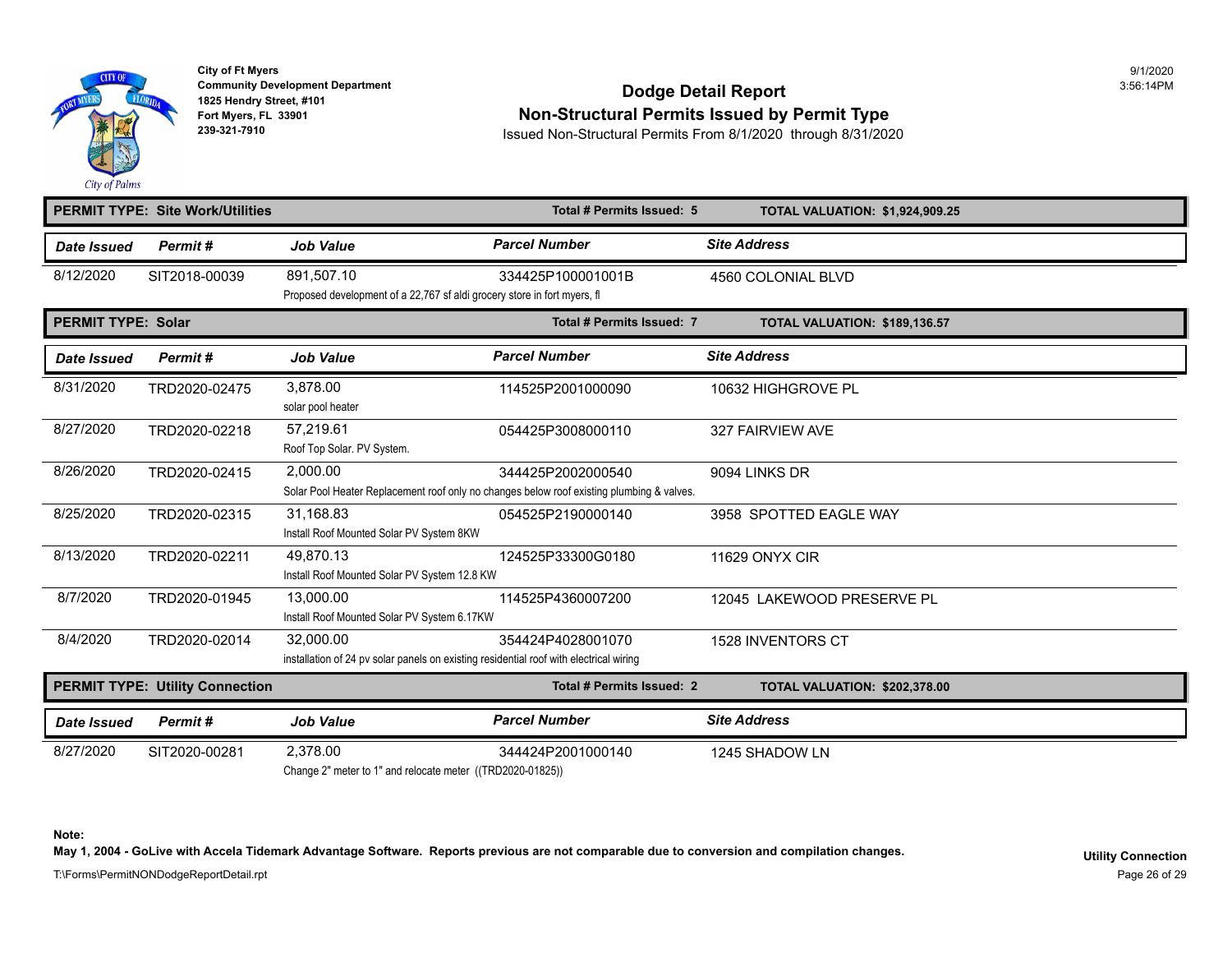

# **Community Development Department**<br>1825 Hendry Street, #101 **Dodge Detail Report** Fort Myers, FL 33901<br>Fort Myers, FL 33901 **Non-Structural Permits Issued by Permit Type**<br>239-321-7910 **Permits From 8/1/2020** through 8/31/2020

**239-321-7910** Issued Non-Structural Permits From 8/1/2020 through 8/31/2020

|                               | <b>PERMIT TYPE: Utility Connection</b> |                                                                                   | Total # Permits Issued: 2                                                                                                                        | <b>TOTAL VALUATION: \$202,378.00</b>                                                                                                                                   |
|-------------------------------|----------------------------------------|-----------------------------------------------------------------------------------|--------------------------------------------------------------------------------------------------------------------------------------------------|------------------------------------------------------------------------------------------------------------------------------------------------------------------------|
| Date Issued                   | Permit#                                | <b>Job Value</b>                                                                  | <b>Parcel Number</b>                                                                                                                             | <b>Site Address</b>                                                                                                                                                    |
| 8/14/2020                     | SIT2020-00196                          | 200.000.00                                                                        | 114525P3000030050<br>the City intends to connect and install the waterline through the adjacent site within the easement and to the City's site. | 12019 TREELINE AVE<br>The project consists of a new Ground Storage Tank (GST) and Booster Pumping Station connecting to an existing 24 inch water main on Treeline. Du |
| <b>PERMIT TYPE: Wall Sign</b> |                                        |                                                                                   | Total # Permits Issued: 28                                                                                                                       | TOTAL VALUATION: \$67,257.50                                                                                                                                           |
| <b>Date Issued</b>            | Permit#                                | <b>Job Value</b>                                                                  | <b>Parcel Number</b>                                                                                                                             | <b>Site Address</b>                                                                                                                                                    |
| 8/31/2020                     | SIG2020-00130                          | 746.00<br>Installing (1) internally illuminated canopy sign cabinet (SIGN I EAST) | 224425P3000640010                                                                                                                                | 9660 SR 82                                                                                                                                                             |
| 8/27/2020                     | SIG2020-00139                          | 15,629.33<br>installing new wal sign for caloosa sound. see engineering for specs | 134424P4000040000                                                                                                                                | 1375 MONROE ST                                                                                                                                                         |
| 8/27/2020                     | SIG2020-00155                          | 800.00<br>Repalce wall sign faces with new tenants name.                          | 354424P3000730020                                                                                                                                | 4400 CLEVELAND AVE                                                                                                                                                     |
| 8/26/2020                     | SIG2020-00102                          | 50.00<br>Wall Sign Copy change                                                    | 254424P200100014G                                                                                                                                | 2675 CRAG ST B                                                                                                                                                         |
| 8/26/2020                     | SIG2020-00153                          | 5,000.00<br>Installing new Signage for Luminary Hotel, see Engineering for specs. | 134424P400401002B                                                                                                                                | 2200 EDWARDS DR                                                                                                                                                        |
| 8/26/2020                     | SIG2020-00156                          | 250.00<br>wall sign                                                               | 254424P200100014G                                                                                                                                | 2675 CRAG ST B                                                                                                                                                         |
| 8/21/2020                     | SIG2020-00144                          | 900.00<br>Install of lit raceway to West wall                                     | 254425P4090000040                                                                                                                                | 11290 STATE ROAD 82                                                                                                                                                    |
| 8/20/2020                     | SIG2020-00141                          | 900.00<br>Install of of "F" logo sheild on raceway                                | 254425P4090000040                                                                                                                                | 11290 STATE ROAD 82                                                                                                                                                    |
| 8/20/2020                     | SIG2020-00148                          | 4,387.00                                                                          | 244424P2027270400<br>Fabricate & Install aluminum and acrylic cjannel letters & Logo on aluminumbacker flush mounted to wall.                    | 2761 EDISON AVE                                                                                                                                                        |
| 8/20/2020                     | SIG2020-00150                          | 5.041.17                                                                          | 244424P2027270400<br>febricate 8 install eliminium 8 condicionale decense letters and longe an eliminium boolise flugh mounted to the well       | 2761 EDISON AVE                                                                                                                                                        |

fabricate & install aluminum & acrylic channel letters and logos on aluminum backer flush mounted to the wall

**Note:** 

May 1, 2004 - GoLive with Accela Tidemark Advantage Software. Reports previous are not comparable due to conversion and compilation changes.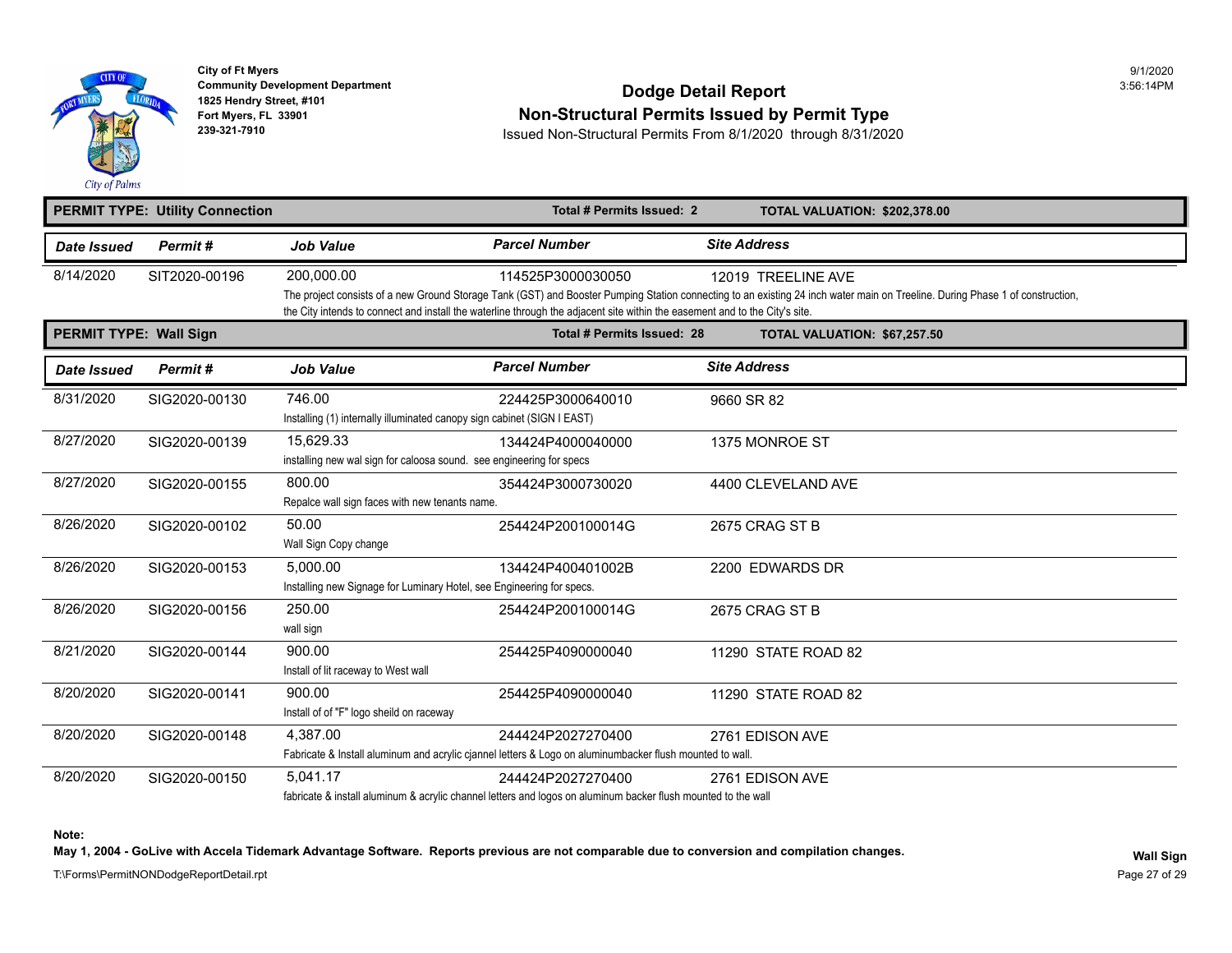

### **Community Development Department** 3:56:14PM **Dodge Detail Report 1825 Hendry Street, #101** 3:56:14PM Fort Myers, FL 33901<br>
Fort Myers, FL 33901<br>
239-321-7910<br>
239-321-7910<br>
Resued Non-Structural Permits From 8/1/2020, through 8/31/2020

**239-321-7910** Issued Non-Structural Permits From 8/1/2020 through 8/31/2020

| <b>PERMIT TYPE: Wall Sign</b> |               |                                                                                        | Total # Permits Issued: 28                                                                                                          | TOTAL VALUATION: \$67,257.50 |  |
|-------------------------------|---------------|----------------------------------------------------------------------------------------|-------------------------------------------------------------------------------------------------------------------------------------|------------------------------|--|
| <b>Date Issued</b>            | Permit#       | <b>Job Value</b>                                                                       | <b>Parcel Number</b>                                                                                                                | <b>Site Address</b>          |  |
| 8/19/2020                     | SIG2020-00131 | 746.00                                                                                 | 224425P3000640010                                                                                                                   | 9660 SR 82                   |  |
|                               |               | Installing (1) internally illuminated cannopy sign and cabinet (SIGN I WEST)           |                                                                                                                                     |                              |  |
| 8/19/2020                     | SIG2020-00132 | 746.00                                                                                 | 224425P3000640010                                                                                                                   | 9660 SR 82                   |  |
|                               |               | Installing (1) internally illuminated canopy sign cabinet (SIGN I NORTH)               |                                                                                                                                     |                              |  |
| 8/19/2020                     | SIG2020-00133 | 1,583.00                                                                               | 224425P3000640010                                                                                                                   | 9660 SR 82                   |  |
|                               |               | Installing (1) internally illuminated S/F wall sign cabinet (SIGN C)                   |                                                                                                                                     |                              |  |
| 8/19/2020                     | SIG2020-00134 | 2,329.00                                                                               | 224425P3000640010                                                                                                                   | 9660 SR 82                   |  |
|                               |               | Face change only to exisiting wall sign (SIGN B)                                       |                                                                                                                                     |                              |  |
| 8/19/2020                     | SIG2020-00136 | 1,955.00                                                                               | 224425P3000640010                                                                                                                   | 9660 SR 82                   |  |
|                               |               | Installing (1) set of 16" internally illuminated remote channel letters (SIGN J NORTH) |                                                                                                                                     |                              |  |
| 8/19/2020                     | SIG2020-00137 | 1.955.00                                                                               | 224425P3000640010                                                                                                                   | 9660 SR 82                   |  |
|                               |               | Installing (1) set of 16" internally illuminated remote channel letters (SIGN J EAST)  |                                                                                                                                     |                              |  |
| 8/19/2020                     | SIG2020-00138 | 1,955.00                                                                               | 224425P3000640010                                                                                                                   | 9660 SR 82                   |  |
|                               |               | Installing (1) set of 16" internally illuminated remote channel letters (SIGN J SOUTH) |                                                                                                                                     |                              |  |
| 8/19/2020                     | SIG2020-00140 | 950.00                                                                                 | 254425P4090000040                                                                                                                   | 11290 STATE ROAD 82          |  |
|                               |               | Install of lit raceway on North wall                                                   |                                                                                                                                     |                              |  |
| 8/14/2020                     | SIG2020-00122 | 250.00                                                                                 | 314425P4004000010                                                                                                                   | 2830 WINKLER AVE             |  |
|                               |               | Install of ACM sign on wall with tapcons                                               |                                                                                                                                     |                              |  |
| 8/12/2020                     | SIG2020-00110 | 500.00                                                                                 | 304425P1001090050                                                                                                                   | 3048 OLD METRO PKWY          |  |
|                               |               | Beacon Hardwoods North Wall sign install                                               |                                                                                                                                     |                              |  |
| 8/10/2020                     | SIG2020-00099 | 1,200.00                                                                               | 024524P3024000010                                                                                                                   | 5100 S CLEVELAND AVE 319     |  |
|                               |               |                                                                                        | Removal of exisitng Metro PCS and installation of 1 new set of metro by T-Mobile channel letters and hook up to exisiting electric. |                              |  |
| 8/10/2020                     | SIG2020-00104 | 1,400.00                                                                               | 254424P3001000460                                                                                                                   | 3565 FOWLER ST               |  |
|                               |               |                                                                                        | removal of existing metro pcs channel letters and instal of metro by t-mobile channel letters and hook up to existing electrical    |                              |  |
| 8/7/2020                      | SIG2020-00109 | 500.00                                                                                 | 304425P1001090050                                                                                                                   | 3048 OLD METRO PKWY          |  |
|                               |               | Beacon Hardwoods Wall South wall sign install                                          |                                                                                                                                     |                              |  |

**Note:** 

May 1, 2004 - GoLive with Accela Tidemark Advantage Software. Reports previous are not comparable due to conversion and compilation changes.<br>Wall Sign

T:\Forms\PermitNONDodgeReportDetail.rpt Page 28 of 29